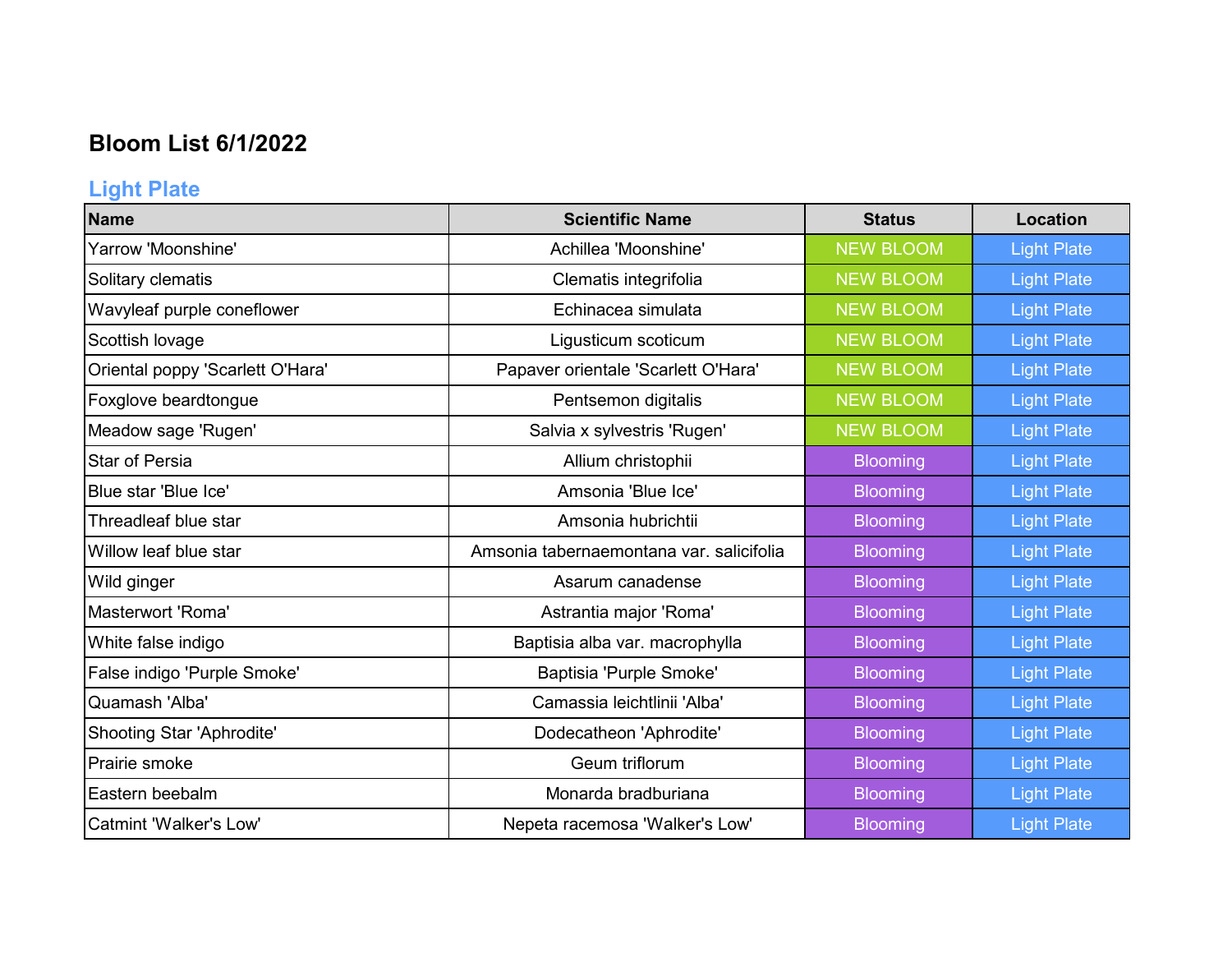| Hairy beardtongue                 | Pentsemon hirsutus                   | <b>Blooming</b>      | <b>Light Plate</b> |
|-----------------------------------|--------------------------------------|----------------------|--------------------|
| Meadow sage 'Lurie'               | Salvia 'Lurie'                       | <b>Blooming</b>      | <b>Light Plate</b> |
| Meadow sage 'Amethyst'            | Salvia nemerosa 'Amethyst'           | <b>Blooming</b>      | <b>Light Plate</b> |
| Meadow sage 'Crystal Blue'        | Salvia nemerosa 'Crystal Blue'       | <b>Blooming</b>      | <b>Light Plate</b> |
| Meadow sage 'May Night'           | Salvia nemerosa 'May Night'          | <b>Blooming</b>      | <b>Light Plate</b> |
| Meadow sage 'Wesuwe'              | Salvia nemerosa 'Wesuwe'             | <b>Blooming</b>      | <b>Light Plate</b> |
| Meadow sage 'Purple Rain'         | Salvia verticillata 'Purple Rain'    | <b>Blooming</b>      | <b>Light Plate</b> |
| Meadow sage 'Blue Hill'           | Salvia x sylvestris 'Blue Hill'      | <b>Blooming</b>      | <b>Light Plate</b> |
| Heart-leaved meadow parsnip       | Zizia aptera                         | <b>Blooming</b>      | <b>Light Plate</b> |
| Golden Alexanders                 | Zizia aurea                          | <b>Blooming</b>      | <b>Light Plate</b> |
| Grecian windflower 'Blue Shades'  | Anemone blanda 'Blue Shades'         | <b>Done Blooming</b> | <b>Light Plate</b> |
| Quamash                           | Camassia cusickii                    | <b>Done Blooming</b> | <b>Light Plate</b> |
| Quamash 'Blue Danube'             | Camassia leichtlinii 'Blue Danube'   | <b>Done Blooming</b> | <b>Light Plate</b> |
| Glory of the Snow 'Blue Giant'    | Chionodoxa forbesii 'Blue Giant'     | <b>Done Blooming</b> | <b>Light Plate</b> |
| Glory of the Snow 'Violet Beauty' | Chionodoxa luciliae 'Violet Beauty'  | <b>Done Blooming</b> | <b>Light Plate</b> |
| Turkish glory of the snow         | Chionodoxa sardensis                 | <b>Done Blooming</b> | <b>Light Plate</b> |
| Tommy crocus 'Barr's Purple'      | Crocus tommasinianus 'Barr's Purple' | <b>Done Blooming</b> | <b>Light Plate</b> |
| Tommy crocus 'Ruby Giant'         | Crocus tommasinianus 'Ruby Giant'    | <b>Done Blooming</b> | <b>Light Plate</b> |
| Crocus 'Pickwick'                 | Crocus vernus 'Pickwick'             | <b>Done Blooming</b> | <b>Light Plate</b> |
| Crocus 'Vanguard'                 | Crocus vernus 'Vanguard'             | Done Blooming        | <b>Light Plate</b> |
| Persian lily 'Ivory Bells'        | Fritillaria persica 'Ivory Bells'    | <b>Done Blooming</b> | <b>Light Plate</b> |
| Greater snowdrop                  | Galanthus elwesii                    | <b>Done Blooming</b> | <b>Light Plate</b> |
| Avens 'Citronge'                  | Geum x 'Citronge'                    | <b>Done Blooming</b> | <b>Light Plate</b> |
| Summer snowflake 'Gravetye Giant' | Leucojum aestivum 'Gravetye Giant'   | <b>Done Blooming</b> | <b>Light Plate</b> |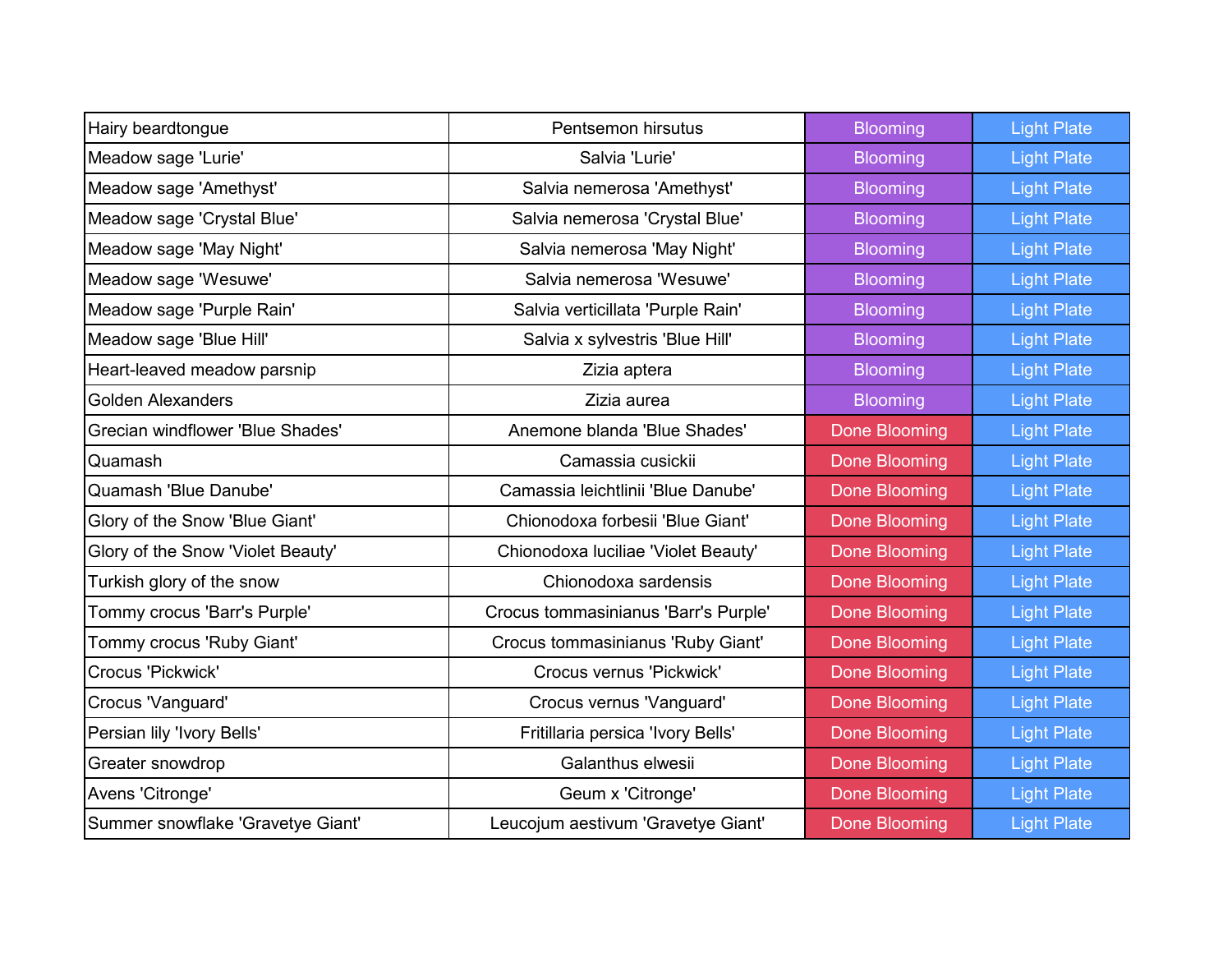| Grape hyacinth 'Superstar'   | Muscari armeniacum 'Superstar'       | <b>Done Blooming</b>      | <b>Light Plate</b> |
|------------------------------|--------------------------------------|---------------------------|--------------------|
| Daffodil 'Sailboat'          | Narcissus 'Sailboat'                 | <b>Done Blooming</b>      | <b>Light Plate</b> |
| Triandrus daffodil 'Thalia'  | Narcissus 'Thalia'                   | Done Blooming             | <b>Light Plate</b> |
| Daffodil 'W. P. Milner'      | Narcissus 'W. P. Milner'             | Done Blooming             | <b>Light Plate</b> |
| Turburgen squill             | Scilla mischtschenkoana              | <b>Done Blooming</b>      | <b>Light Plate</b> |
| Tulip 'Lilac Wonder'         | Tulipa bakeri 'Lilac Wonder'         | <b>Done Blooming</b>      | <b>Light Plate</b> |
| tulip 'Ballade'              | Tulipa 'Ballade'                     | Done Blooming             | <b>Light Plate</b> |
| tulip 'Don Quichotte'        | Tulipa 'Don Quichotte'               | <b>Done Blooming</b>      | <b>Light Plate</b> |
| tulip 'Flaming Spring Green' | Tulipa 'Flaming Spring Green'        | Done Blooming             | <b>Light Plate</b> |
| Tulip 'Splendens'            | Tulipa hageri 'Splendens'            | <b>Done Blooming</b>      | <b>Light Plate</b> |
| Tulip 'Violacea Black Base'  | Tulipa humilis 'Violacea Black Base' | <b>Done Blooming</b>      | <b>Light Plate</b> |
| Tulip 'Ivory Floradale'      | Tulipa 'Ivory Floradale'             | <b>Done Blooming</b>      | <b>Light Plate</b> |
| Tulip 'Maureen'              | Tulipa 'Maureen'                     | <b>Done Blooming</b>      | <b>Light Plate</b> |
| Polychrome tulip             | Tulipa polychroma                    | <b>Done Blooming</b>      | <b>Light Plate</b> |
| Tulip 'Purissima'            | Tulipa 'Purissima'                   | <b>Done Blooming</b>      | <b>Light Plate</b> |
| Tulip 'Queen of Night'       | Tulipa 'Queen of Night'              | Done Blooming             | <b>Light Plate</b> |
| Tulip 'Spring Green'         | Tulipa 'Spring Green'                | Done Blooming             | <b>Light Plate</b> |
| Tulip 'Tres Chic'            | Tulipa 'Tres Chic'                   | <b>Done Blooming</b>      | <b>Light Plate</b> |
| Turkestan tulip              | Tulipa turkestanica                  | <b>Done Blooming</b>      | <b>Light Plate</b> |
| Urumiensis tulip             | Tulipa urumiensis                    | Done Blooming             | <b>Light Plate</b> |
| Giant hyssop 'Blue Fortune'  | Agastache 'Blue Fortune'             | <b>Hasn't Bloomed Yet</b> | <b>Light Plate</b> |
| Ornamental onion             | Allium atropurpureum                 | <b>Hasn't Bloomed Yet</b> | <b>Light Plate</b> |
| Light blue garlic            | Allium caesium                       | <b>Hasn't Bloomed Yet</b> | <b>Light Plate</b> |
| Keeled garlic                | Allium carinatum ssp. pulchellum     | <b>Hasn't Bloomed Yet</b> | <b>Light Plate</b> |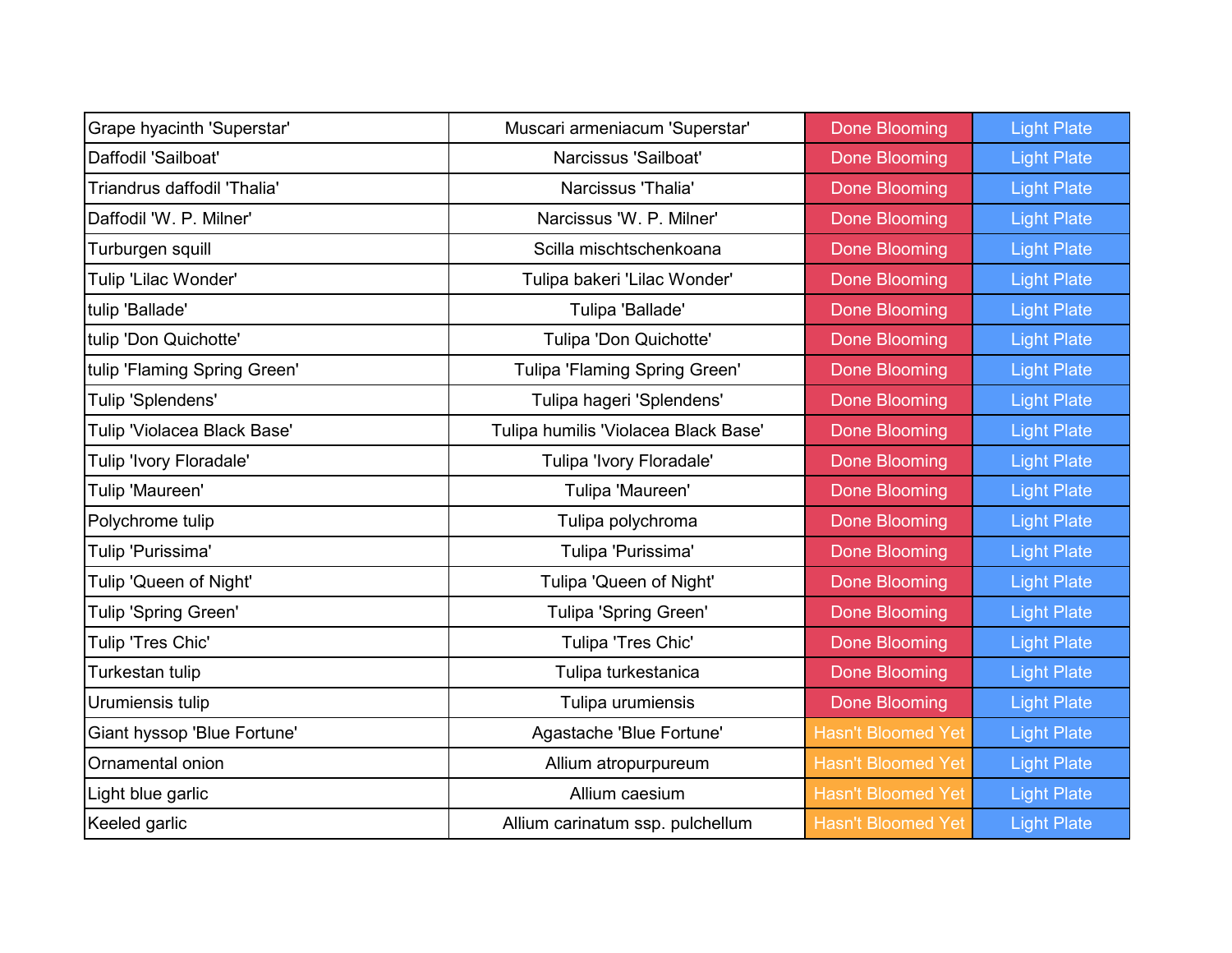| <b>Allium 'Summer Beauty'</b>        | Allium Iusitanicum 'Summer Beauty'            | <b>Hasn't Bloomed Yet</b> | <b>Light Plate</b> |
|--------------------------------------|-----------------------------------------------|---------------------------|--------------------|
| Allium 'Millenium'                   | Allium 'Millenium'                            | <b>Hasn't Bloomed Yet</b> | <b>Light Plate</b> |
| Lead plant                           | Amorpha canescens                             | <b>Hasn't Bloomed Yet</b> | <b>Light Plate</b> |
| Wooly pearl everlasting              | Anaphalis triplinervis                        | <b>Hasn't Bloomed Yet</b> | <b>Light Plate</b> |
| Swamp milkweed                       | Asclepias incarnata                           | <b>Hasn't Bloomed Yet</b> | <b>Light Plate</b> |
| Common milkweed                      | Asclepias syriaca                             | <b>Hasn't Bloomed Yet</b> | <b>Light Plate</b> |
| Orange butterfly weed                | Asclepias tuberosa                            | <b>Hasn't Bloomed Yet</b> | <b>Light Plate</b> |
| Chinese astilbe 'Purple Lance'       | Astilbe chinensis var. taquetii 'Purpurlanze' | <b>Hasn't Bloomed Yet</b> | <b>Light Plate</b> |
| Sideoats grama grass                 | Bouteloua curtipendula                        | <b>Hasn't Bloomed Yet</b> | <b>Light Plate</b> |
| Blue grama grass                     | Bouteloua gracilis 'Blonde Ambition'          | <b>Hasn't Bloomed Yet</b> | <b>Light Plate</b> |
| Korean feather reed grass            | Calamagrostis brachytricha                    | <b>Hasn't Bloomed Yet</b> | <b>Light Plate</b> |
| Feather reed grass 'Karl Foerster'   | Calamagrostis x acutiflora 'Karl Foerster'    | <b>Hasn't Bloomed Yet</b> | <b>Light Plate</b> |
| Calamint                             | Calamintha nepeta ssp. nepeta                 | <b>Hasn't Bloomed Yet</b> | <b>Light Plate</b> |
| <b>Bluebeard 'Dark Knight'</b>       | Caryopteris x clandonensis 'Dark Knight'      | <b>Hasn't Bloomed Yet</b> | <b>Light Plate</b> |
| Plumbago                             | Ceratostigma plumbaginoides                   | <b>Hasn't Bloomed Yet</b> | <b>Light Plate</b> |
| Autumn crocus                        | Colchicum autumnale                           | <b>Hasn't Bloomed Yet</b> | <b>Light Plate</b> |
| White prairie clover (copy)          | Dalea candida                                 | <b>Hasn't Bloomed Yet</b> | <b>Light Plate</b> |
| Purple prairie clover                | Dalea purpurea                                | <b>Hasn't Bloomed Yet</b> | <b>Light Plate</b> |
| Tufted hair grass                    | Deschampsia cespitosa                         | <b>Hasn't Bloomed Yet</b> | <b>Light Plate</b> |
| Rusty foxglove                       | Digitalis ferruginea                          | <b>Hasn't Bloomed Yet</b> | <b>Light Plate</b> |
| Pale purple coneflower               | Echinacea pallida                             | <b>Hasn't Bloomed Yet</b> | <b>Light Plate</b> |
| Yellow coneflower                    | Echinacea paradoxa                            | <b>Hasn't Bloomed Yet</b> | <b>Light Plate</b> |
| <b>Coneflower 'Pixie Medowbrite'</b> | Echinacea 'Pixie Meadowbrite'                 | <b>Hasn't Bloomed Yet</b> | <b>Light Plate</b> |
| Purple coneflower 'Green Edge'       | Echinacea purpurea 'Green Edge'               | <b>Hasn't Bloomed Yet</b> | <b>Light Plate</b> |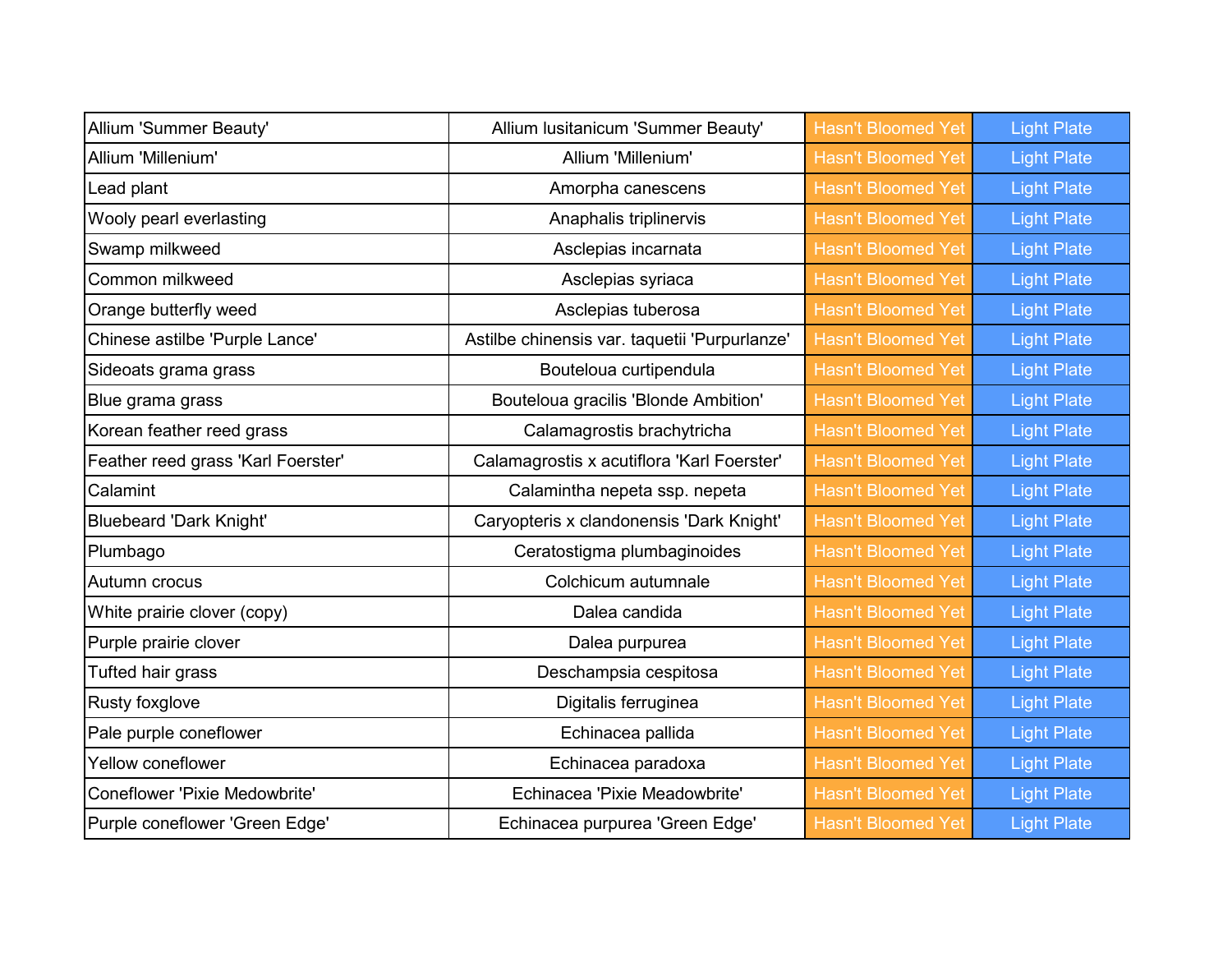| Purple coneflower 'Virgin'         | Echinacea purpurea 'Virgin'              | <b>Hasn't Bloomed Yet</b> | <b>Light Plate</b> |
|------------------------------------|------------------------------------------|---------------------------|--------------------|
| Tennessee coneflower               | Echinacea tennesseensis                  | <b>Hasn't Bloomed Yet</b> | <b>Light Plate</b> |
| Purple lovegrass                   | Eragrostis spectabilis                   | <b>Hasn't Bloomed Yet</b> | <b>Light Plate</b> |
| Mediterranean sea holly            | Eryngium bourgatii                       | <b>Hasn't Bloomed Yet</b> | <b>Light Plate</b> |
| Sea holly 'Big Blue'               | Eryngium x zabelii 'Big Blue'            | <b>Hasn't Bloomed Yet</b> | <b>Light Plate</b> |
| Rattlesnake master                 | Eryngium yuccifolium                     | <b>Hasn't Bloomed Yet</b> | <b>Light Plate</b> |
| Tall boneset                       | Eupatorium altissimum                    | <b>Hasn't Bloomed Yet</b> | <b>Light Plate</b> |
| Flowering spurge                   | Euphorbia corollata                      | <b>Hasn't Bloomed Yet</b> | <b>Light Plate</b> |
| Bee Blossom 'Whirling Butterflies' | Gaura lindheimeri 'Whirling Butterflies' | <b>Hasn't Bloomed Yet</b> | <b>Light Plate</b> |
| Bottle gentian                     | Gentiana andrewsii                       | <b>Hasn't Bloomed Yet</b> | <b>Light Plate</b> |
| Japanese cranesbill                | Geranium soboliferum                     | <b>Hasn't Bloomed Yet</b> | <b>Light Plate</b> |
| Sneezeweed 'Moerheim Beauty'       | Helenium 'Moerheim Beauty'               | <b>Hasn't Bloomed Yet</b> | <b>Light Plate</b> |
| Daylily 'Chicago Apache'           | Hemerocallis 'Chicago Apache'            | <b>Hasn't Bloomed Yet</b> | <b>Light Plate</b> |
| Prairie blazing star               | Liatris aspera                           | <b>Hasn't Bloomed Yet</b> | <b>Light Plate</b> |
| <b>Blazing star</b>                | Liatris pycnostachya                     | <b>Hasn't Bloomed Yet</b> | <b>Light Plate</b> |
| White blazing star                 | Liatris spicata 'Alba'                   | <b>Hasn't Bloomed Yet</b> | <b>Light Plate</b> |
| Sea lavender                       | Limonium latifolium                      | <b>Hasn't Bloomed Yet</b> | <b>Light Plate</b> |
| Winged loosestrife                 | Lythrum alatum                           | <b>Hasn't Bloomed Yet</b> | <b>Light Plate</b> |
| Moor grass 'Dauerstrahl'           | Molinia caerulea 'Dauerstrahl'           | <b>Hasn't Bloomed Yet</b> | <b>Light Plate</b> |
| Moor grass 'Moorflamme'            | Molinia caerulea 'Moorflamme'            | <b>Hasn't Bloomed Yet</b> | <b>Light Plate</b> |
| <b>Catmint 'Sweet Dreams'</b>      | Nepeta subsessilis 'Sweet Dreams'        | <b>Hasn't Bloomed Yet</b> | <b>Light Plate</b> |
| Ornamental oregano 'Herrenhausen'  | Origanum laevigatum 'Herrenhausen'       | <b>Hasn't Bloomed Yet</b> | <b>Light Plate</b> |
| Red switch grass 'Shenandoah'      | Panicum virgatum 'Shenandoah'            | <b>Hasn't Bloomed Yet</b> | <b>Light Plate</b> |
| Wild quinine                       | Parthenium integrifolium                 | <b>Hasn't Bloomed Yet</b> | <b>Light Plate</b> |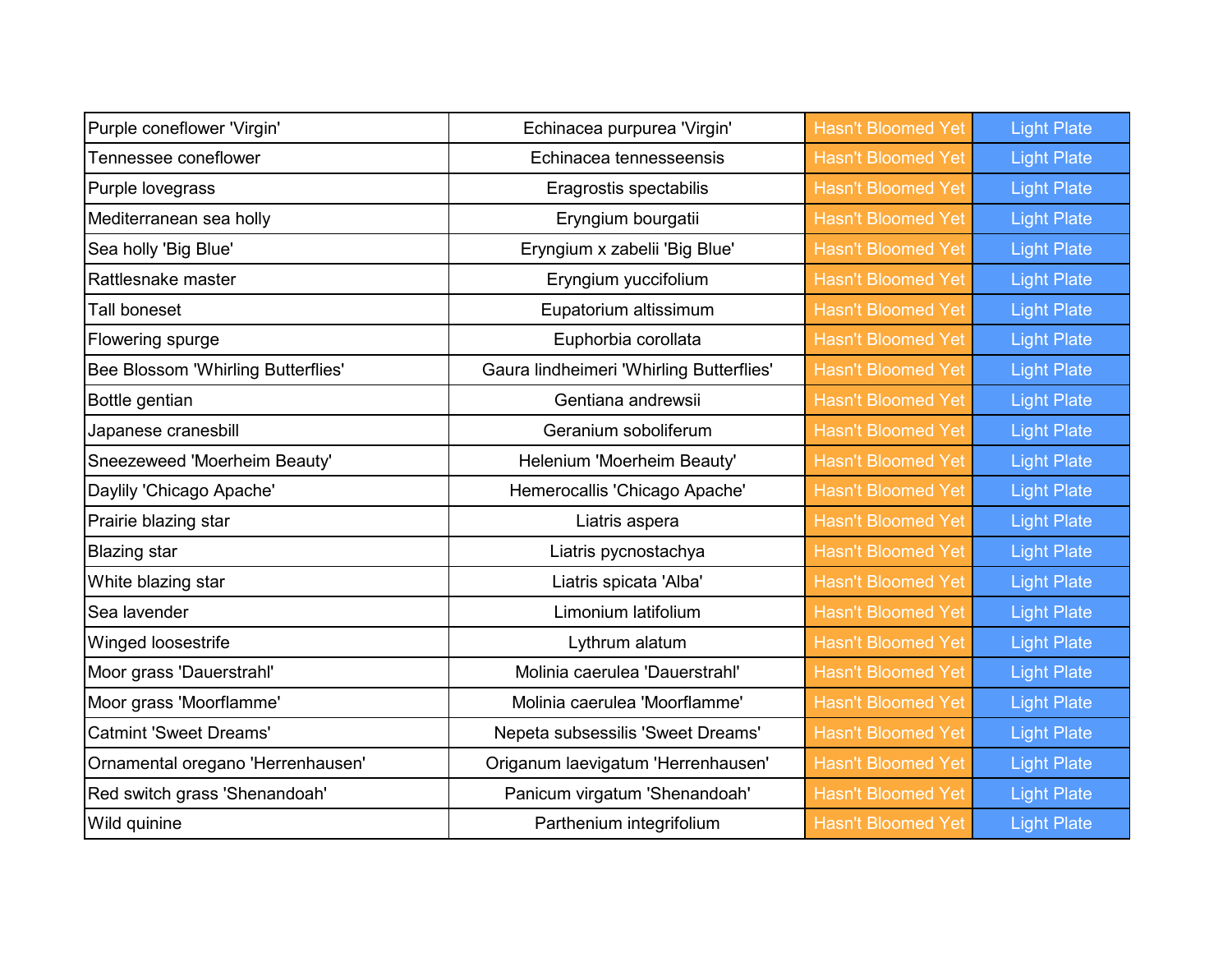| Fountain grass 'Cassian'        | Pennisetum alopecuroides 'Cassian'      | <b>Hasn't Bloomed Yet</b> | <b>Light Plate</b> |
|---------------------------------|-----------------------------------------|---------------------------|--------------------|
| Annual fountain grass 'Sunset'  | Pennisetum setaceum 'Sunset'            | <b>Hasn't Bloomed Yet</b> | <b>Light Plate</b> |
| Russian sage 'Little Spire'     | Perovskia atriplicifolia 'Little Spire' | <b>Hasn't Bloomed Yet</b> | <b>Light Plate</b> |
| <b>Blunt mountain mint</b>      | Pycnanthemum muticum                    | <b>Hasn't Bloomed Yet</b> | <b>Light Plate</b> |
| American mountain mint          | Pycnanthemum virginianum                | <b>Hasn't Bloomed Yet</b> | <b>Light Plate</b> |
| Prairie petunia                 | <b>Ruellia humilis</b>                  | <b>Hasn't Bloomed Yet</b> | <b>Light Plate</b> |
| Meadow sage 'Dear Anja'         | Salvia x sylvestris 'Dear Anja'         | <b>Hasn't Bloomed Yet</b> | <b>Light Plate</b> |
| Soapwort 'Max Frei'             | Saponaria x lempergii 'Max Frei'        | <b>Hasn't Bloomed Yet</b> | <b>Light Plate</b> |
| Little bluestem                 | Schizachyrium scoparium                 | <b>Hasn't Bloomed Yet</b> | <b>Light Plate</b> |
| Little bluestem 'Blue Heaven'   | Schizachyrium scoparium 'Blue Heaven'   | <b>Hasn't Bloomed Yet</b> | <b>Light Plate</b> |
| Little bluestem ' Ha Ha Tonka'  | Schizachyrium scoparium 'Ha Ha Tonka'   | <b>Hasn't Bloomed Yet</b> | <b>Light Plate</b> |
| Little bluestem 'Little Luke'   | Schizachyrium scoparium 'Little Luke'   | <b>Hasn't Bloomed Yet</b> | <b>Light Plate</b> |
| Little bluestem 'Prairie Blues' | Schizachyrium scoparium 'Prairie Blues' | <b>Hasn't Bloomed Yet</b> | <b>Light Plate</b> |
| Little bluestem 'The Blues'     | Schizachyrium scoparium 'The Blues'     | <b>Hasn't Bloomed Yet</b> | <b>Light Plate</b> |
| Autumn moor grass               | Sedum autunmnalis                       | <b>Hasn't Bloomed Yet</b> | <b>Light Plate</b> |
| Compass plant                   | Silphium laciniatum                     | <b>Hasn't Bloomed Yet</b> | <b>Light Plate</b> |
| Prairie dropseed                | Sporobolus heterolepis                  | <b>Hasn't Bloomed Yet</b> | <b>Light Plate</b> |
| betony 'Hummelo' (copy)         | Stachys officinalis 'Hummelo'           | <b>Hasn't Bloomed Yet</b> | <b>Light Plate</b> |
| betony 'Rosea'                  | Stachys officinalis 'Rosea'             | <b>Hasn't Bloomed Yet</b> | <b>Light Plate</b> |
| betony 'Summer Crush'           | Stachys officinalis 'Summer Crush'      | <b>Hasn't Bloomed Yet</b> | <b>Light Plate</b> |
| Stokes' aster 'Peachie's Pick'  | Stokesia laevis 'Peachie's Pick'        | <b>Hasn't Bloomed Yet</b> | <b>Light Plate</b> |
| aster 'Little Carlow'           | Symphyotrichum 'Little Carlow           | <b>Hasn't Bloomed Yet</b> | <b>Light Plate</b> |
| Purpletop                       | <b>Tridens flavus</b>                   | <b>Hasn't Bloomed Yet</b> | <b>Light Plate</b> |
| American blue vervain           | Verbena hastata                         | <b>Hasn't Bloomed Yet</b> | <b>Light Plate</b> |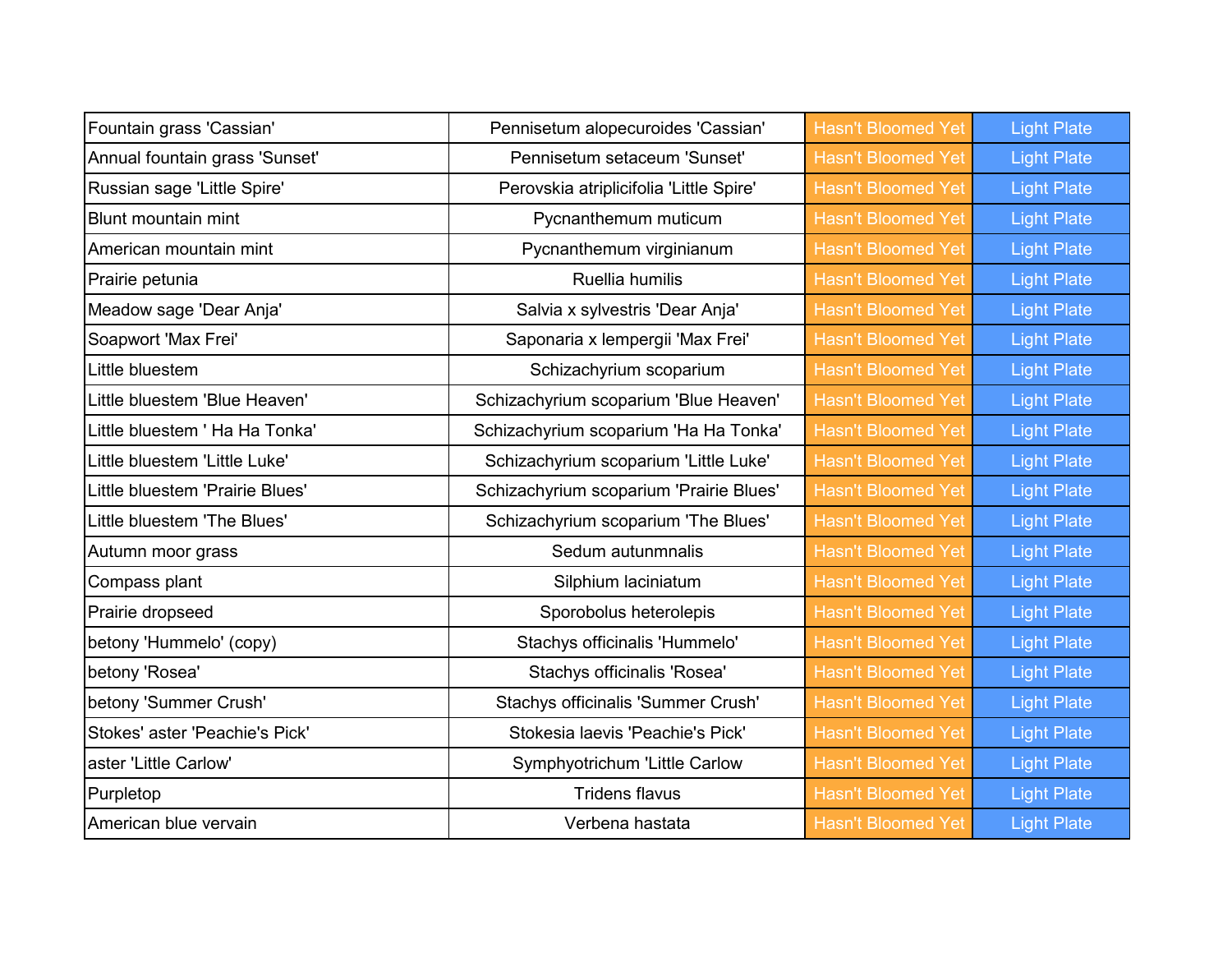| Culver's Root 'Pink Glow' | Veronicastrum virginicum 'Pink Glow' |  |
|---------------------------|--------------------------------------|--|
| Chaste tree               | Vitex agnus-castus                   |  |

### **Dark Plate**

| <b>Name</b>                       | <b>Scientific Name</b>               | <b>Status</b>    | <b>Location</b>   |
|-----------------------------------|--------------------------------------|------------------|-------------------|
| Goatsbeard 'Misty Lace'           | Aruncus 'Misty Lace'                 | <b>NEW BLOOM</b> | <b>Dark Plate</b> |
| Palm sedge                        | Carex muskingumensis                 | <b>NEW BLOOM</b> | <b>Dark Plate</b> |
| Kentucky coffee tree              | Gymnocladus dioicus                  | <b>NEW BLOOM</b> | <b>Dark Plate</b> |
| Hosta 'Blue Angel'                | Hosta 'Blue Angel'                   | <b>NEW BLOOM</b> | <b>Dark Plate</b> |
| Sweet bay magnolia                | Magnolia virginiana                  | <b>NEW BLOOM</b> | <b>Dark Plate</b> |
| Peony 'Jan van Leeuwen'           | Paeonia lactiflora 'Jan van Leeuwen' | <b>NEW BLOOM</b> | <b>Dark Plate</b> |
| Foxglove beardtongue 'Husker Red' | Pentsemon digitalis 'Husker Red'     | <b>NEW BLOOM</b> | <b>Dark Plate</b> |
| Phlomis 'Amazone'                 | Phlomis tuberosa 'Amazone'           | <b>NEW BLOOM</b> | <b>Dark Plate</b> |
| Smooth Solomon's seal             | Polygonatum biflorum                 | <b>NEW BLOOM</b> | <b>Dark Plate</b> |
| Purple sensation allium           | Allium aflatunese 'Purple Sensation' | <b>Blooming</b>  | <b>Dark Plate</b> |
| <b>Star of Persia</b>             | Allium christophii                   | <b>Blooming</b>  | <b>Dark Plate</b> |
| Jack-in-the-Pulpit                | Arisaema triphyllum                  | <b>Blooming</b>  | <b>Dark Plate</b> |
| Wild ginger                       | Asarum canadense                     | <b>Blooming</b>  | <b>Dark Plate</b> |
| Masterwort 'Roma'                 | Astrantia major 'Roma'               | <b>Blooming</b>  | <b>Dark Plate</b> |
| White false indigo                | Baptisia alba var. macrophylla       | <b>Blooming</b>  | <b>Dark Plate</b> |
| Brome-like sedge                  | Carex bromoides                      | <b>Blooming</b>  | <b>Dark Plate</b> |
| Fringe tree                       | Chionanthus virginicus               | <b>Blooming</b>  | <b>Dark Plate</b> |
| Shooting star 'Aphrodite'         | Dodecatheon 'Aphrodite'              | <b>Blooming</b>  | <b>Dark Plate</b> |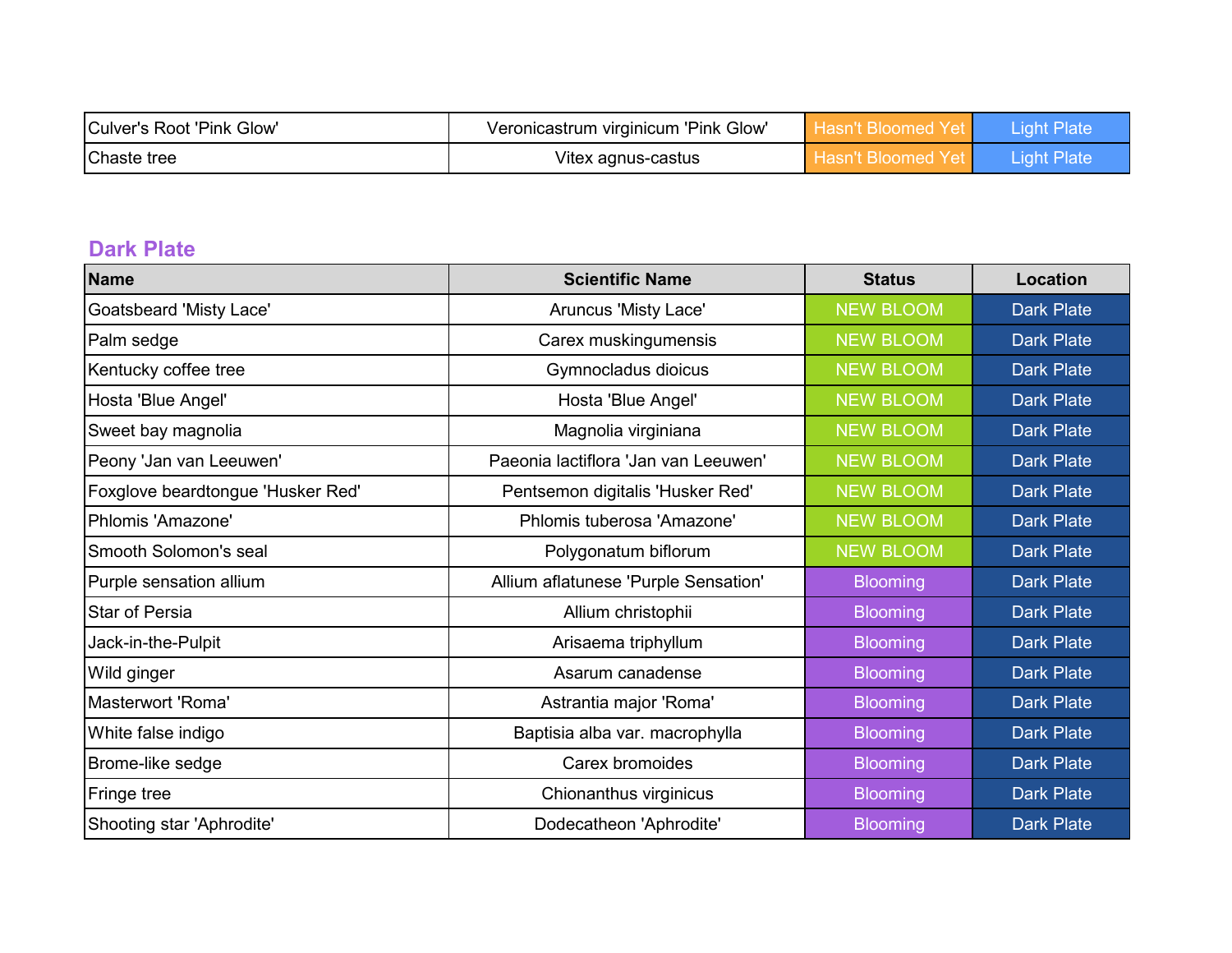| Knotted cranesbill                  | Geranium nodosum                      | <b>Blooming</b>      | <b>Dark Plate</b> |
|-------------------------------------|---------------------------------------|----------------------|-------------------|
| Cranesbill 'Orion'                  | <b>Geranium 'Orion'</b>               | <b>Blooming</b>      | <b>Dark Plate</b> |
| Cranesbill 'Max Frei'               | Geranium sanguineum 'Max Frei'        | <b>Blooming</b>      | <b>Dark Plate</b> |
| Cranesbill 'Karmina'                | Geranium x cantabrigiense 'Karmina'   | <b>Blooming</b>      | <b>Dark Plate</b> |
| Cranesbill 'Claridge Druce'         | Geranium x oxonianum 'Claridge Druce' | <b>Blooming</b>      | <b>Dark Plate</b> |
| Prairie smoke                       | Geum triflorum                        | <b>Blooming</b>      | <b>Dark Plate</b> |
| Lenten rose                         | Helleborus orientalis                 | <b>Blooming</b>      | <b>Dark Plate</b> |
| Prairie alum root                   | Heuchera richardsonii                 | <b>Blooming</b>      | <b>Dark Plate</b> |
| Virginia waterleaf (copy)           | Hydrophyllum virginianum              | <b>Blooming</b>      | <b>Dark Plate</b> |
| <b>Pincushion 'Mars Midget'</b>     | Knautia macedonica 'Mars Midget'      | <b>Blooming</b>      | <b>Dark Plate</b> |
| Sweet gum                           | Liquidambar stryaciflua               | <b>Blooming</b>      | <b>Dark Plate</b> |
| Umbrella magnolia                   | Magnolia tripetala                    | <b>Blooming</b>      | <b>Dark Plate</b> |
| <b>False Solomon's seal</b>         | Maianthemum racemosum                 | <b>Blooming</b>      | <b>Dark Plate</b> |
| Catmint 'Walker's Low'              | Nepeta racemosa 'Walker's Low'        | <b>Blooming</b>      | <b>Dark Plate</b> |
| White dragon knotweed               | Persicaria polymorpha                 | <b>Blooming</b>      | <b>Dark Plate</b> |
| Bowman's root                       | Porteranthus trifoliatus              | <b>Blooming</b>      | <b>Dark Plate</b> |
| <b>Black locust 'Chicago Blues'</b> | Robinia pseudoacacia 'Chicago Blues'  | <b>Blooming</b>      | <b>Dark Plate</b> |
| Wild stonecrop                      | Sedum ternatum                        | <b>Blooming</b>      | <b>Dark Plate</b> |
| Foamflower 'Elizabeth Oliver'       | Tiarella 'Elizabeth Oliver'           | <b>Blooming</b>      | <b>Dark Plate</b> |
| Wood anemone                        | Anemone nemerosa                      | <b>Done Blooming</b> | <b>Dark Plate</b> |
| Wood anemone 'Royal Blue'           | Anemone nemerosa 'Royal Blue'         | <b>Done Blooming</b> | <b>Dark Plate</b> |
| Siberian bugloss                    | Brunnera macrophylla                  | <b>Done Blooming</b> | <b>Dark Plate</b> |
| Quamash                             | Camassia cusickii                     | <b>Done Blooming</b> | <b>Dark Plate</b> |
| Quamash 'Blue Danube'               | Camassia leichtlinii 'Blue Danube'    | <b>Done Blooming</b> | <b>Dark Plate</b> |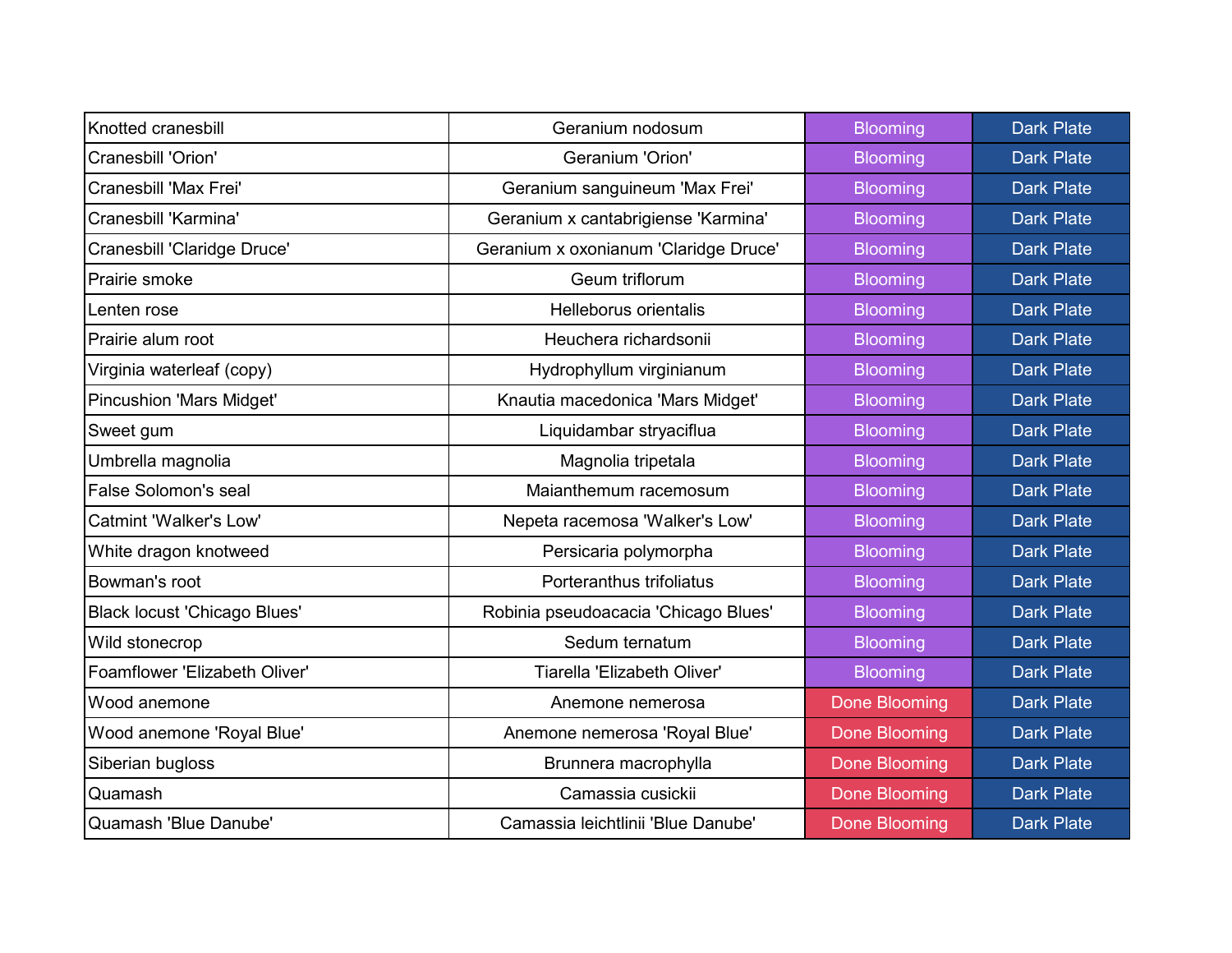| Pennsylvania sedge 'Straw Hat'    | Carex pennsylvanica 'Straw Hat'     | <b>Done Blooming</b> | <b>Dark Plate</b> |
|-----------------------------------|-------------------------------------|----------------------|-------------------|
| Plantain sedge                    | Carex plantaginea                   | <b>Done Blooming</b> | <b>Dark Plate</b> |
| Glory of the snow 'Blue Giant'    | Chionodoxa forbesii 'Blue Giant'    | <b>Done Blooming</b> | <b>Dark Plate</b> |
| Turkish glory of the snow         | Chionodoxa sardensis                | <b>Done Blooming</b> | <b>Dark Plate</b> |
| Cockspur hawthorn                 | Crataegus crus-galli var. inermis   | <b>Done Blooming</b> | <b>Dark Plate</b> |
| Longspur barrenwort 'Lilafee'     | Epimedium grandiflorum 'Lilafee'    | <b>Done Blooming</b> | <b>Dark Plate</b> |
| Bishop's Hat 'Sulphureum'         | Epimedium x versicolor 'Sulphureum' | <b>Done Blooming</b> | <b>Dark Plate</b> |
| Siberian Fritillary               | Fritillaria pallidaflora            | <b>Done Blooming</b> | <b>Dark Plate</b> |
| Persian lily                      | Fritillaria persica                 | <b>Done Blooming</b> | <b>Dark Plate</b> |
| Greater snowdrop                  | Galanthus elwesii                   | <b>Done Blooming</b> | <b>Dark Plate</b> |
| Wild geranium                     | Geranium maculatum                  | <b>Done Blooming</b> | <b>Dark Plate</b> |
| Ozark witch hazel                 | Hamamelis vernalis                  | <b>Done Blooming</b> | <b>Dark Plate</b> |
| Common witch hazel                | Hamamelis virginiana                | <b>Done Blooming</b> | <b>Dark Plate</b> |
| <b>Twinleaf</b>                   | Jeffersonia diphylla                | <b>Done Blooming</b> | <b>Dark Plate</b> |
| Spring snowflake 'Gravetye Giant' | Leucojum aestivum 'Gravetye Giant'  | <b>Done Blooming</b> | <b>Dark Plate</b> |
| Magnolia 'Butterflies'            | Magnolia 'Butterflies'              | <b>Done Blooming</b> | <b>Dark Plate</b> |
| Virginia bluebells                | Mertensia virginica                 | <b>Done Blooming</b> | <b>Dark Plate</b> |
| Poet's Daffodil                   | Narcissus 'Actea'                   | <b>Done Blooming</b> | <b>Dark Plate</b> |
| Daffodil 'Sailboat'               | Narcissus 'Sailboat'                | <b>Done Blooming</b> | <b>Dark Plate</b> |
| Triandrus daffodil 'Thalia'       | Narcissus 'Thalia'                  | <b>Done Blooming</b> | <b>Dark Plate</b> |
| Daffodil 'W. P. Milner'           | Narcissus 'W. P. Milner'            | <b>Done Blooming</b> | <b>Dark Plate</b> |
| Tree peony 'Renkaku'              | Paeonia suffruticosa 'Renkaku'      | <b>Done Blooming</b> | <b>Dark Plate</b> |
| Greek valerian                    | Polemonium caeruleum                | <b>Done Blooming</b> | <b>Dark Plate</b> |
| Jacob's ladder                    | Polemonium reptans                  | <b>Done Blooming</b> | <b>Dark Plate</b> |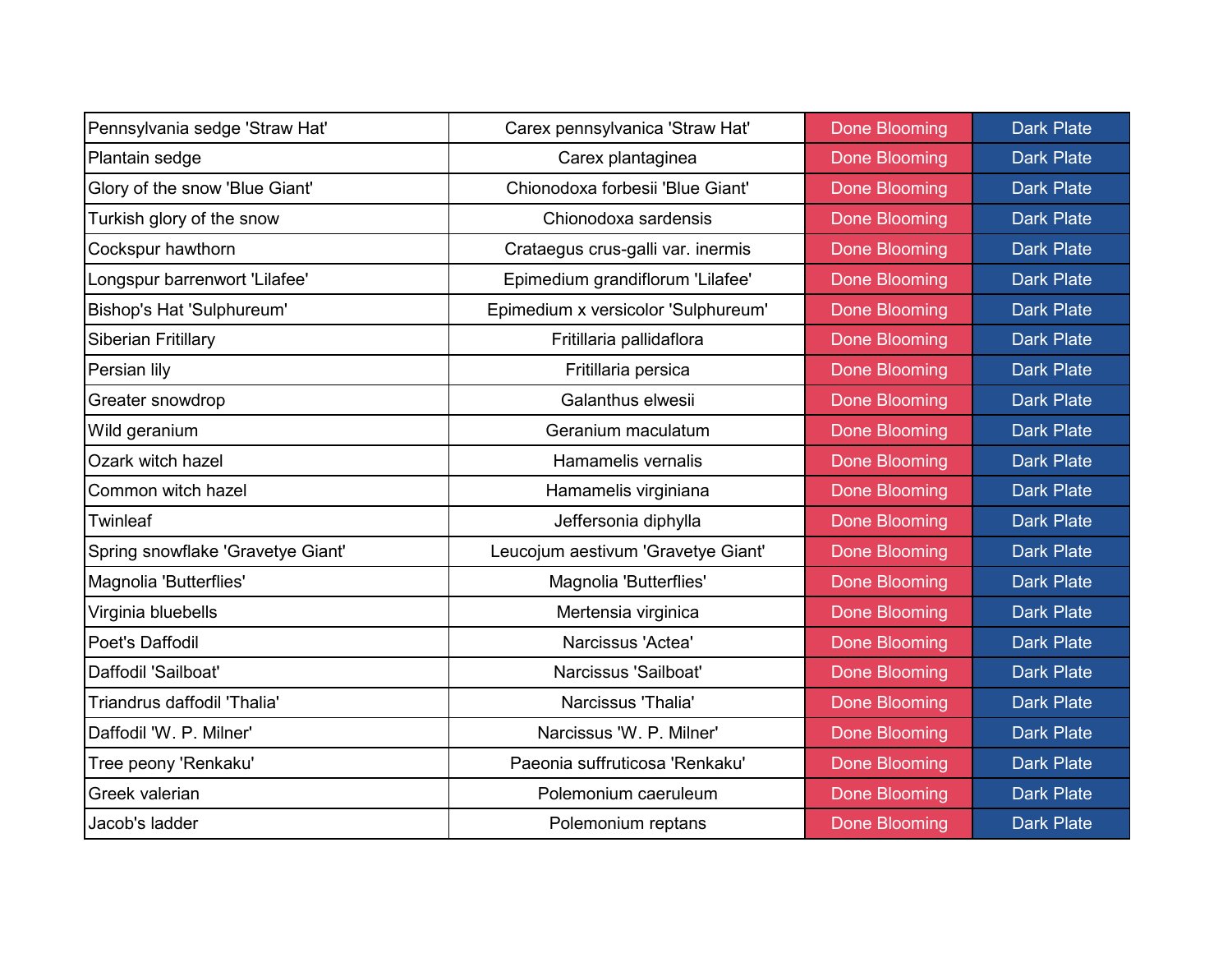| Chinquapin oak               | Quercus muehlenbergii         | <b>Done Blooming</b>      | <b>Dark Plate</b> |
|------------------------------|-------------------------------|---------------------------|-------------------|
| Turbergen squill             | Scilla mischtschenkoana       | <b>Done Blooming</b>      | <b>Dark Plate</b> |
| <b>Red Trillium</b>          | Trillium erectum              | <b>Done Blooming</b>      | <b>Dark Plate</b> |
| Large-flowered Trillium      | Trillium grandiflorum         | <b>Done Blooming</b>      | <b>Dark Plate</b> |
| Prairie trilium              | Trillium recurvatum           | <b>Done Blooming</b>      | <b>Dark Plate</b> |
| Tulip 'Ballade'              | Tulipa 'Ballade'              | <b>Done Blooming</b>      | <b>Dark Plate</b> |
| Tulip 'Black Parrot'         | Tulipa 'Black Parrot'         | <b>Done Blooming</b>      | <b>Dark Plate</b> |
| Tulip 'Don Quichotte'        | Tulipa 'Don Quichotte'        | <b>Done Blooming</b>      | <b>Dark Plate</b> |
| Tulip 'Flaming Spring Green' | Tulipa 'Flaming Spring Green' | <b>Done Blooming</b>      | <b>Dark Plate</b> |
| Tulip 'Ivory Floradale'      | Tulipa 'Ivory Floradale'      | <b>Done Blooming</b>      | <b>Dark Plate</b> |
| Tulip 'Maureen'              | Tulipa 'Maureen'              | <b>Done Blooming</b>      | <b>Dark Plate</b> |
| Polychrome Tulip             | Tulipa polychroma             | <b>Done Blooming</b>      | <b>Dark Plate</b> |
| Tulip 'Purissima'            | Tulipa 'Purissima'            | <b>Done Blooming</b>      | <b>Dark Plate</b> |
| Tulip 'Queen of Night'       | Tulipa 'Queen of Night'       | <b>Done Blooming</b>      | <b>Dark Plate</b> |
| Tulip 'Spring Green'         | Tulipa 'Spring Green'         | <b>Done Blooming</b>      | <b>Dark Plate</b> |
| <b>Turkestan Tulip</b>       | Tulipa turkestanica           | <b>Done Blooming</b>      | <b>Dark Plate</b> |
| Large-flowered bellwort      | Uvularia grandiflora          | <b>Done Blooming</b>      | <b>Dark Plate</b> |
| <b>Price's Violet</b>        | Viola priceana                | Done Blooming             | <b>Dark Plate</b> |
| <b>Bear's Breeches</b>       | Acanthus spinosus             | <b>Hasn't Bloomed Yet</b> | <b>Dark Plate</b> |
| Yarrow 'Credo'               | Achillea 'Credo'              | <b>Hasn't Bloomed Yet</b> | <b>Dark Plate</b> |
| Yarrow 'Walther Funcke'      | Achillea 'Walther Funcke'     | <b>Hasn't Bloomed Yet</b> | <b>Dark Plate</b> |
| <b>Azure Monkshood</b>       | Acontium fischeri             | <b>Hasn't Bloomed Yet</b> | <b>Dark Plate</b> |
| White baneberry              | Actaea pachypoda              | <b>Hasn't Bloomed Yet</b> | <b>Dark Plate</b> |
| <b>Black cohosh</b>          | Actaea racemosa               | <b>Hasn't Bloomed Yet</b> | <b>Dark Plate</b> |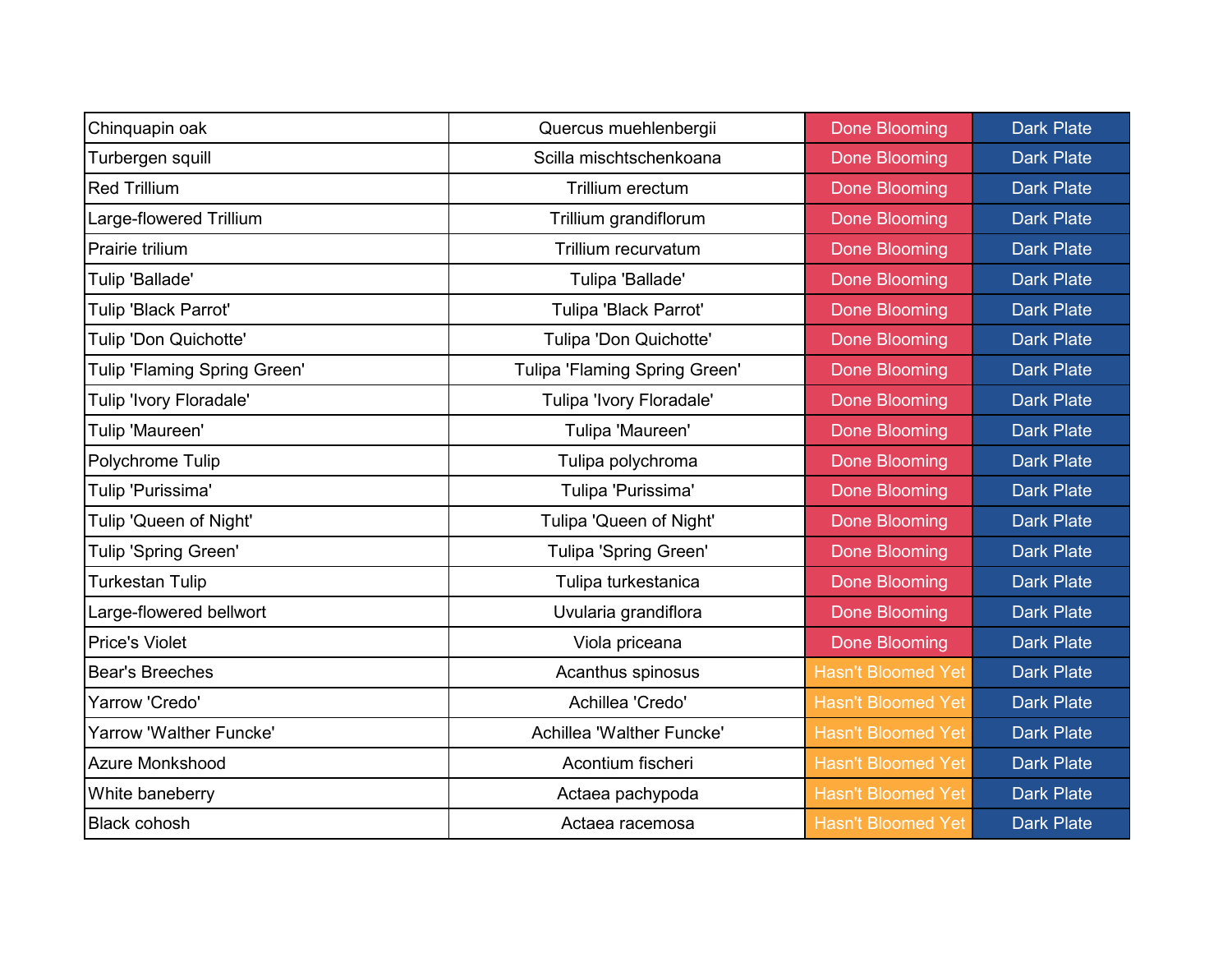| Red baneberry                   | Actaea rubra                                  | <b>Hasn't Bloomed Yet</b> | <b>Dark Plate</b> |
|---------------------------------|-----------------------------------------------|---------------------------|-------------------|
| bugbane 'James Compton'         | Actaea simplex 'James Compton'                | <b>Hasn't Bloomed Yet</b> | <b>Dark Plate</b> |
| Giant hyssop 'Blue Fortune'     | Agastache 'Blue Fortune'                      | <b>Hasn't Bloomed Yet</b> | <b>Dark Plate</b> |
| White snakeroot                 | Ageratina altissima                           | <b>Hasn't Bloomed Yet</b> | <b>Dark Plate</b> |
| Allium 'Summer Beauty'          | Allium Iusitanicum 'Summer Beauty'            | <b>Hasn't Bloomed Yet</b> | <b>Dark Plate</b> |
| <b>Drumstick allium</b>         | Allium sphaerocephalon                        | <b>Hasn't Bloomed Yet</b> | <b>Dark Plate</b> |
| Allium 'Windy City'             | Allium "Windy City'                           | <b>Hasn't Bloomed Yet</b> | <b>Dark Plate</b> |
| Japanese anemone 'Praecox'      | Anemone hupehensis 'Praecox'                  | <b>Hasn't Bloomed Yet</b> | <b>Dark Plate</b> |
| Japanese anemone 'Splendens'    | Anemone hupehensis var. japonica 'Splendens   | <b>Hasn't Bloomed Yet</b> | <b>Dark Plate</b> |
| Prairie Indian plantain         | Arnoglossum plantagineum                      | <b>Hasn't Bloomed Yet</b> | <b>Dark Plate</b> |
| <b>Goatsbeard 'Horatio'</b>     | Aruncus 'Horatio'                             | <b>Hasn't Bloomed Yet</b> | <b>Dark Plate</b> |
| Swamp milkweed                  | Asclepias incarnata                           | <b>Hasn't Bloomed Yet</b> | <b>Dark Plate</b> |
| Common milkweed                 | Asclepias syriaca                             | <b>Hasn't Bloomed Yet</b> | <b>Dark Plate</b> |
| Whorled milkweed                | Asclepias verticillata                        | <b>Hasn't Bloomed Yet</b> | <b>Dark Plate</b> |
| Tatarian aster 'Jindai'         | Aster tataricus 'Jindai'                      | <b>Hasn't Bloomed Yet</b> | <b>Dark Plate</b> |
| Aster 'Monarch'                 | Aster x frikartii 'Monch'                     | <b>Hasn't Bloomed Yet</b> | <b>Dark Plate</b> |
| Chinese astilbe 'Purple Candle' | Astilbe chinensis 'Purpurkerze'               | <b>Hasn't Bloomed Yet</b> | <b>Dark Plate</b> |
| Chinese astilbe 'Purple Lance'  | Astilbe chinensis var. taquetii 'Purpurlanze' | <b>Hasn't Bloomed Yet</b> | <b>Dark Plate</b> |
| Calamint                        | Calamintha nepeta ssp. nepeta                 | <b>Hasn't Bloomed Yet</b> | <b>Dark Plate</b> |
| Purple poppy mallow             | Callirhoe involucrata                         | <b>Hasn't Bloomed Yet</b> | <b>Dark Plate</b> |
| Clustered bellflower 'Caroline' | Campanula glomerata 'Caroline'                | <b>Hasn't Bloomed Yet</b> | <b>Dark Plate</b> |
| White-tinged sedge              | Carex albicans                                | <b>Hasn't Bloomed Yet</b> | <b>Dark Plate</b> |
| Pennsylvania sedge              | Carex pennsylvanica                           | <b>Hasn't Bloomed Yet</b> | <b>Dark Plate</b> |
| <b>Bluebeard 'Dark Knight'</b>  | Caryopteris x clandonensis 'Dark Knight'      | <b>Hasn't Bloomed Yet</b> | <b>Dark Plate</b> |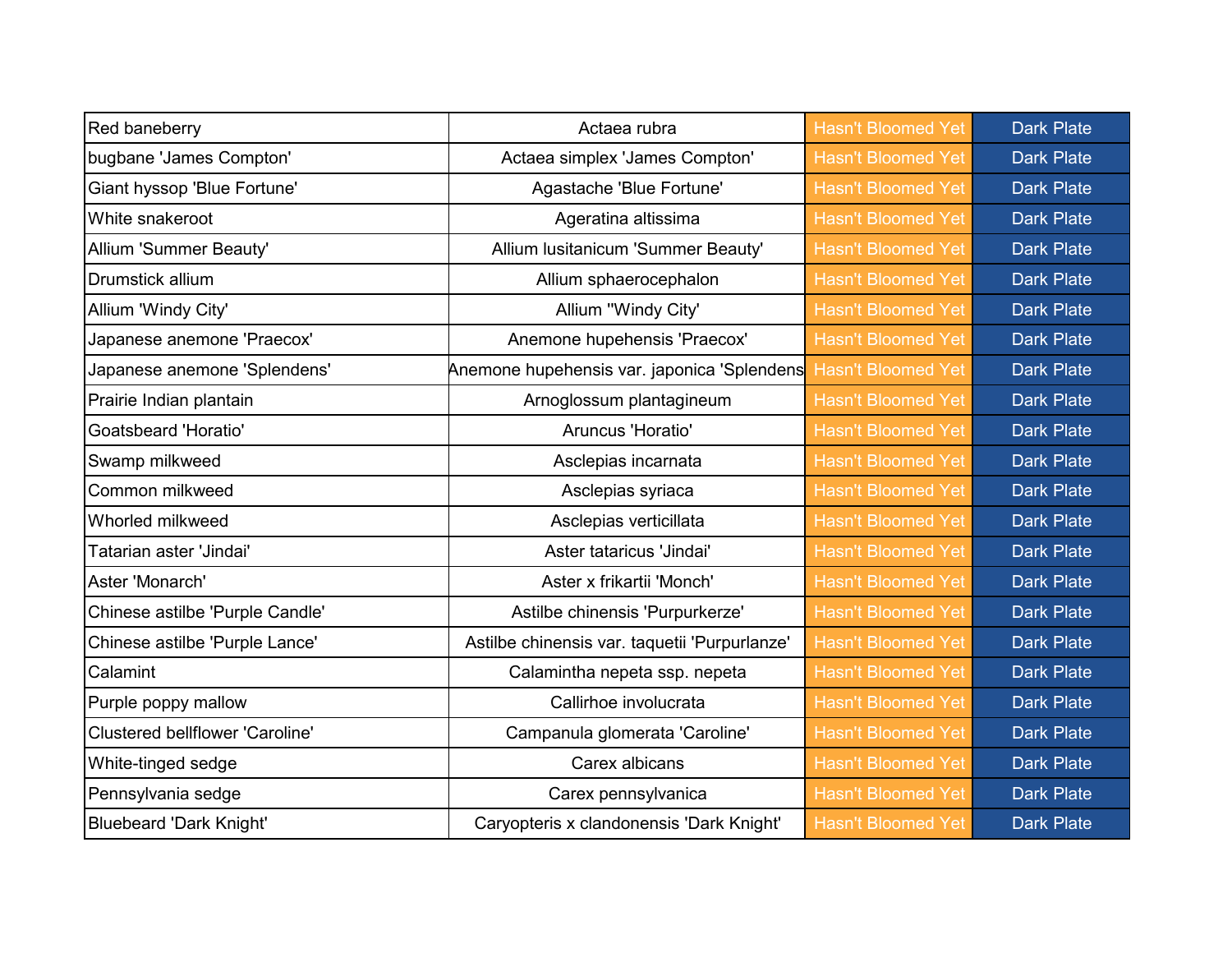| Northern sea oats              | Chasmanthium latifolium            | <b>Hasn't Bloomed Yet</b> | <b>Dark Plate</b> |
|--------------------------------|------------------------------------|---------------------------|-------------------|
| Autumn crocus                  | Colchicum autumnale                | <b>Hasn't Bloomed Yet</b> | <b>Dark Plate</b> |
| White prairie clover           | Dalea candida                      | <b>Hasn't Bloomed Yet</b> | <b>Dark Plate</b> |
| Purple prairie clover          | Dalea purpurea                     | <b>Hasn't Bloomed Yet</b> | <b>Dark Plate</b> |
| Tufted hair grass              | Deschampsia cespitosa              | <b>Hasn't Bloomed Yet</b> | <b>Dark Plate</b> |
| Tufted hair grass 'Goldtau'    | Deschampsia cespitosa 'Goldtau'    | <b>Hasn't Bloomed Yet</b> | <b>Dark Plate</b> |
| Rusty foxglove                 | Digitalis ferruginea               | <b>Hasn't Bloomed Yet</b> | <b>Dark Plate</b> |
| Flat-topped white aster        | Doellingeria umbellata             | <b>Hasn't Bloomed Yet</b> | <b>Dark Plate</b> |
| Purple coneflower 'Green Edge' | Echinacea purpurea 'Green Edge'    | <b>Hasn't Bloomed Yet</b> | <b>Dark Plate</b> |
| Purple coneflower 'Virgin'     | Echinacea purpurea 'Virgin'        | <b>Hasn't Bloomed Yet</b> | <b>Dark Plate</b> |
| Globe thistle 'Blue Globe'     | Echinops bannaticus 'Blue Globe"   | <b>Hasn't Bloomed Yet</b> | <b>Dark Plate</b> |
| Purple lovegrass               | Eragrostis spectabilis             | <b>Hasn't Bloomed Yet</b> | <b>Dark Plate</b> |
| Rattlesnake master             | Eryngium yuccifolium               | <b>Hasn't Bloomed Yet</b> | <b>Dark Plate</b> |
| White wood aster               | Eurybia divaricata                 | <b>Hasn't Bloomed Yet</b> | <b>Dark Plate</b> |
| Big-leaf aster                 | Eurybia macrophylla                | <b>Hasn't Bloomed Yet</b> | <b>Dark Plate</b> |
| Big-leaf aster 'Twilight'      | Eurybia macrophylla 'Twilight'     | <b>Hasn't Bloomed Yet</b> | <b>Dark Plate</b> |
| Joe Pye weed 'Gateway'         | Eutrochium maculatum 'Gateway'     | <b>Hasn't Bloomed Yet</b> | <b>Dark Plate</b> |
| Joe Pye weed 'Purple Bush'     | Eutrochium maculatum 'Purple Bush' | <b>Hasn't Bloomed Yet</b> | <b>Dark Plate</b> |
| Queen of the prairie 'Venusta' | Filependula rubra 'Venusta'        | <b>Hasn't Bloomed Yet</b> | <b>Dark Plate</b> |
| Queen of the prairie           | Filipendula rubra                  | <b>Hasn't Bloomed Yet</b> | <b>Dark Plate</b> |
| Cranesbill 'Brookside'         | Geranium 'Brookside                | <b>Hasn't Bloomed Yet</b> | <b>Dark Plate</b> |
| Cranesbill 'Jolly Bee'         | Geranium 'Jolly Bee'               | <b>Hasn't Bloomed Yet</b> | <b>Dark Plate</b> |
| Sneezeweed 'Loysder Wieck'     | Helenium 'Loysder Wieck'           | <b>Hasn't Bloomed Yet</b> | <b>Dark Plate</b> |
| Daylily 'Gentle Shepherd'      | Hemerocallis 'Gentle Shepherd'     | <b>Hasn't Bloomed Yet</b> | <b>Dark Plate</b> |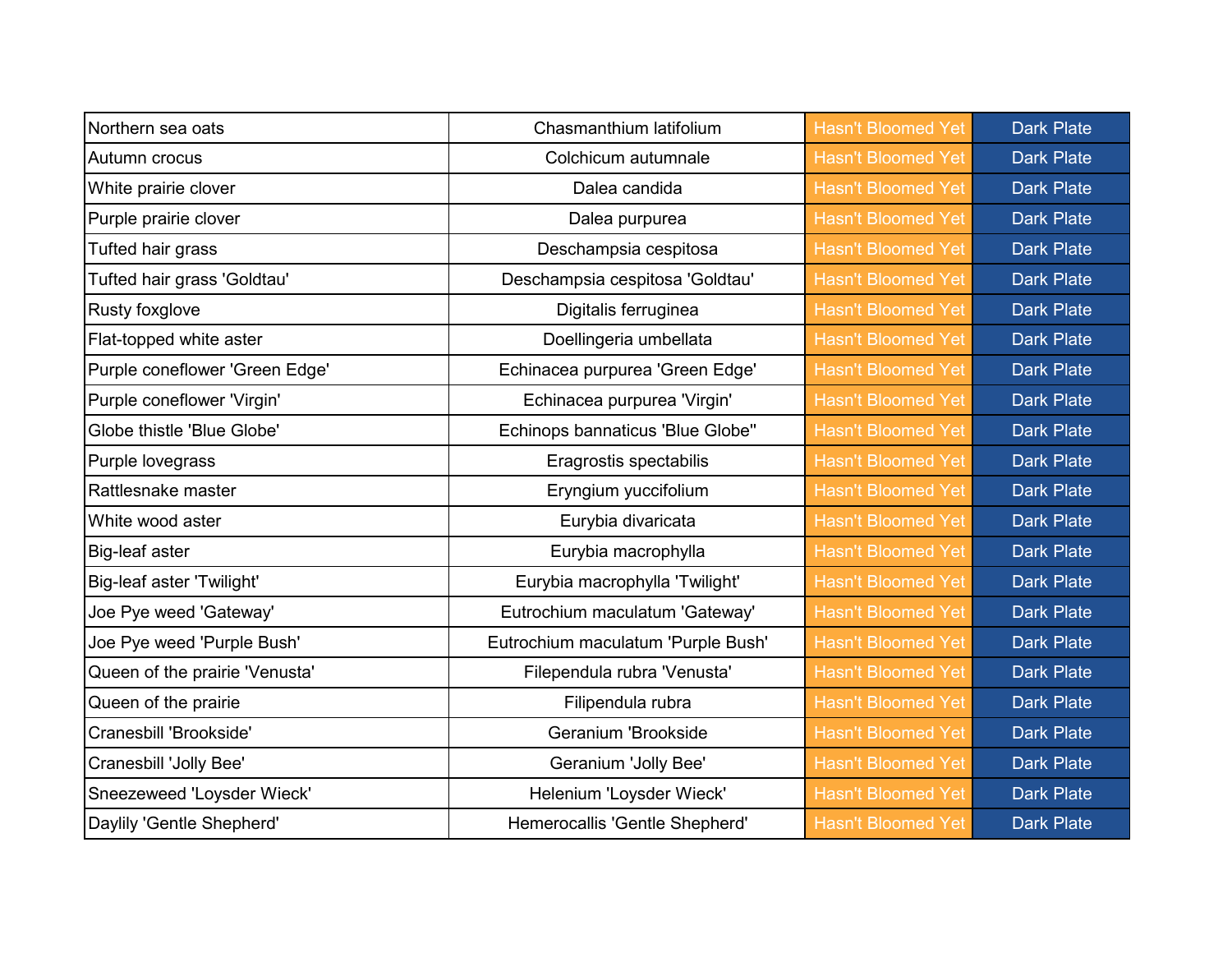| Coral bells 'Palace Purple'  | uchera micrantha var. diversifolia 'Palace Purp Hasn't Bloomed Yet |                           | <b>Dark Plate</b> |
|------------------------------|--------------------------------------------------------------------|---------------------------|-------------------|
| Coral bells 'Autumn's Bride' | Heuchera villosa 'Autumn Bride'                                    | <b>Hasn't Bloomed Yet</b> | <b>Dark Plate</b> |
| Hosta 'Halcyon'              | Hosta 'Halcyon'                                                    | <b>Hasn't Bloomed Yet</b> | <b>Dark Plate</b> |
| Hosta 'Krossa Regal'         | Hosta 'Krossa Regal'                                               | <b>Hasn't Bloomed Yet</b> | <b>Dark Plate</b> |
| Hosta 'Royal Standard'       | Hosta 'Royal Standard'                                             | <b>Hasn't Bloomed Yet</b> | <b>Dark Plate</b> |
| Hosta 'White Triumphator'    | Hosta 'White Triumphator'                                          | <b>Hasn't Bloomed Yet</b> | <b>Dark Plate</b> |
| Stonecrop 'Carl'             | Hylotelephium 'Carl'                                               | <b>Hasn't Bloomed Yet</b> | <b>Dark Plate</b> |
| Fleabane 'Sonnenstrahl'      | Inula magnifica 'Sonnenstrahl'                                     | <b>Hasn't Bloomed Yet</b> | <b>Dark Plate</b> |
| Yellow wax bells             | Kirengeshoma palmata                                               | <b>Hasn't Bloomed Yet</b> | <b>Dark Plate</b> |
| Pincushion                   | Knautia macedonica                                                 | <b>Hasn't Bloomed Yet</b> | <b>Dark Plate</b> |
| Rough blazing star           | Liatris aspera                                                     | <b>Hasn't Bloomed Yet</b> | <b>Dark Plate</b> |
| Tulip tree                   | Liriodendron tulipifera                                            | <b>Hasn't Bloomed Yet</b> | <b>Dark Plate</b> |
| Great blue lobelia           | Lobelia siphilitica                                                | <b>Hasn't Bloomed Yet</b> | <b>Dark Plate</b> |
| Bigleaf magnolia             | Magnolia macrophylla                                               | <b>Hasn't Bloomed Yet</b> | <b>Dark Plate</b> |
| Moor grass 'Cordoba'         | Molinia caerulea 'Cordoba'                                         | <b>Hasn't Bloomed Yet</b> | <b>Dark Plate</b> |
| Moor grass 'Dauerstrahl'     | Molinia caerulea 'Dauerstrahl'                                     | <b>Hasn't Bloomed Yet</b> | <b>Dark Plate</b> |
| Moor grass 'Poul Petersen'   | Molinia caerulea 'Poul Petersen'                                   | <b>Hasn't Bloomed Yet</b> | <b>Dark Plate</b> |
| Moor grass 'Transparent'     | Molinia litoralis 'Transparent'                                    | <b>Hasn't Bloomed Yet</b> | <b>Dark Plate</b> |
| Wild bergamot                | Monarda fistulosa                                                  | <b>Hasn't Bloomed Yet</b> | <b>Dark Plate</b> |
| Beebalm 'Scorpion'           | Monarda 'Scorpion'                                                 | <b>Hasn't Bloomed Yet</b> | <b>Dark Plate</b> |
| Prairie satin grass          | Muhlenbergia cuspidata                                             | <b>Hasn't Bloomed Yet</b> | <b>Dark Plate</b> |
| Prairie flat-top goldenrod   | Oligoneuron album                                                  | <b>Hasn't Bloomed Yet</b> | <b>Dark Plate</b> |
| Switch grass 'Dallas Blues'  | Panicum virgatum 'Dallas Blues'                                    | <b>Hasn't Bloomed Yet</b> | <b>Dark Plate</b> |
| Knotweed 'Alba'              | Persicaria amplexicaulis 'Alba'                                    | <b>Hasn't Bloomed Yet</b> | <b>Dark Plate</b> |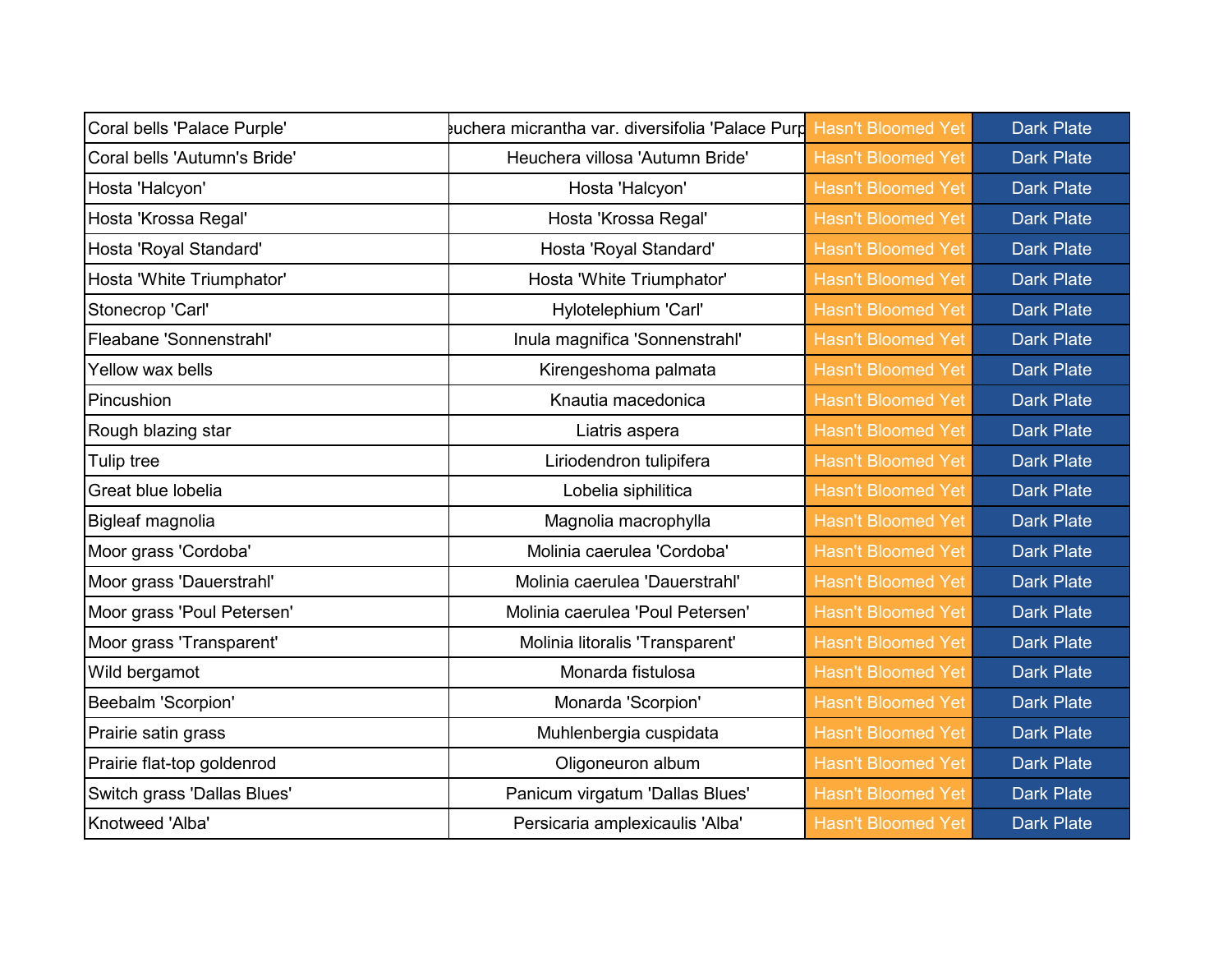| Knotweed 'Firedance'                 | Persicaria amplexicaulis 'Firedance'   | <b>Hasn't Bloomed Yet</b> | <b>Dark Plate</b> |
|--------------------------------------|----------------------------------------|---------------------------|-------------------|
| Wild blue phlox                      | Phlox divaricata                       | <b>Hasn't Bloomed Yet</b> | <b>Dark Plate</b> |
| Garden phlox                         | Phlox paniculata                       | <b>Hasn't Bloomed Yet</b> | <b>Dark Plate</b> |
| Garden phlox 'Blue Paradise'         | Phlox paniculata 'Blue Paradise'       | <b>Hasn't Bloomed Yet</b> | <b>Dark Plate</b> |
| Garden phlox 'Sweet Laura'           | Phlox paniculata 'Sweet Laura'         | <b>Hasn't Bloomed Yet</b> | <b>Dark Plate</b> |
| <b>Balloon flower</b>                | Platycodon grandiflorus                | <b>Hasn't Bloomed Yet</b> | <b>Dark Plate</b> |
| Hill's oak                           | Quercus ellipsoidalis                  | <b>Hasn't Bloomed Yet</b> | <b>Dark Plate</b> |
| Rodgersia 'Superba'                  | Rodgersia pinnata 'Superba'            | <b>Hasn't Bloomed Yet</b> | <b>Dark Plate</b> |
| Prairie petunia                      | Ruellia humilis                        | <b>Hasn't Bloomed Yet</b> | <b>Dark Plate</b> |
| Azure sage                           | Salvia azurea                          | <b>Hasn't Bloomed Yet</b> | <b>Dark Plate</b> |
| Meadow sage 'Amethyst'               | Salvia nemerosa 'Amethyst'             | <b>Hasn't Bloomed Yet</b> | <b>Dark Plate</b> |
| Meadow sage 'Pink Delight'           | Salvia pratensis 'Pink Delight'        | <b>Hasn't Bloomed Yet</b> | <b>Dark Plate</b> |
| Meadow sage 'Purple Rain'            | Salvia verticillata 'Purple Rain'      | <b>Hasn't Bloomed Yet</b> | <b>Dark Plate</b> |
| American burnet                      | Sanguisorba canadensis                 | <b>Hasn't Bloomed Yet</b> | <b>Dark Plate</b> |
| <b>Burnet</b>                        | Sanguisorba menziesii                  | <b>Hasn't Bloomed Yet</b> | <b>Dark Plate</b> |
| Canadian burnet 'Red Thunder'        | Sanguisorba officianalis 'Red Thunder' | <b>Hasn't Bloomed Yet</b> | <b>Dark Plate</b> |
| Soapwort 'Max Frei'                  | Saponaria x lempergii 'Max Frei'       | <b>Hasn't Bloomed Yet</b> | <b>Dark Plate</b> |
| Skullcap                             | Scutellaria incana                     | <b>Hasn't Bloomed Yet</b> | <b>Dark Plate</b> |
| Showy stonecrop 'Petrified'          | Sedum 'Petrified'                      | <b>Hasn't Bloomed Yet</b> | <b>Dark Plate</b> |
| Autumn moor grass                    | Sesleria autumnalis                    | <b>Hasn't Bloomed Yet</b> | <b>Dark Plate</b> |
| Compass plant                        | Silphium laciniatum                    | <b>Hasn't Bloomed Yet</b> | <b>Dark Plate</b> |
| Rough goldenrod 'Fireworks'          | Solidago rugosa 'Fireworks'            | <b>Hasn't Bloomed Yet</b> | <b>Dark Plate</b> |
| <b>Goldenrod 'Wichita Mountains'</b> | Solidago 'Wichita Mountains'           | <b>Hasn't Bloomed Yet</b> | <b>Dark Plate</b> |
| Alkali sacaton                       | Sporobolus airoides                    | <b>Hasn't Bloomed Yet</b> | <b>Dark Plate</b> |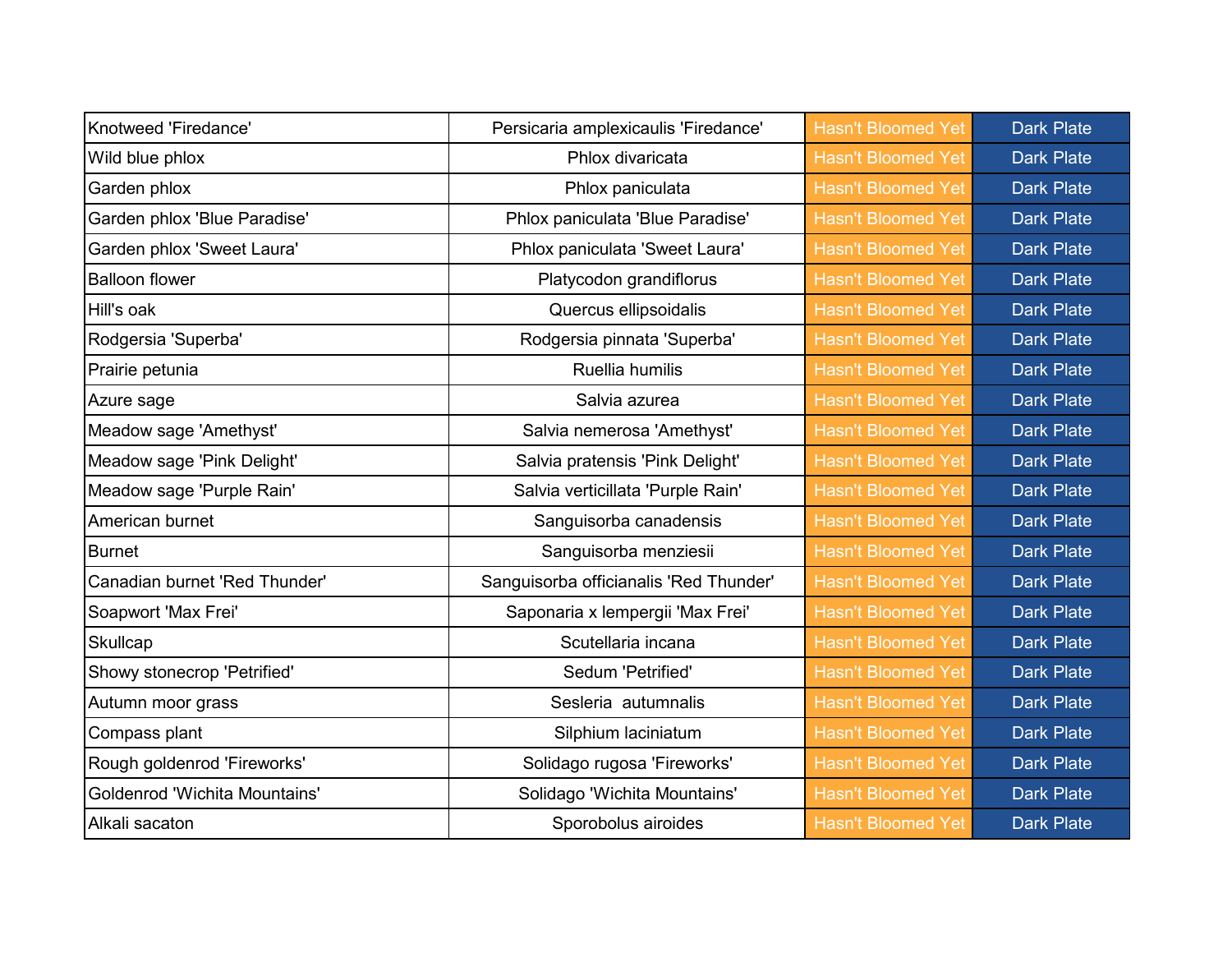| Prairie dropseed                      | Sporobolus heterolepis                          | <b>Hasn't Bloomed Yet</b> | <b>Dark Plate</b> |
|---------------------------------------|-------------------------------------------------|---------------------------|-------------------|
| Prairie dropseed 'Tara'               | Sporobolus heterolepis 'Tara'                   | <b>Hasn't Bloomed Yet</b> | <b>Dark Plate</b> |
| Stokes' aster 'Peachie's Pick'        | Stokesia laevis 'Peachie's Pick'                | <b>Hasn't Bloomed Yet</b> | <b>Dark Plate</b> |
| <b>Aster 'Little Carlow'</b>          | Symphyotrichum 'Little Carlow                   | <b>Hasn't Bloomed Yet</b> | <b>Dark Plate</b> |
| New England aster                     | Symphyotrichum novae-angliae                    | <b>Hasn't Bloomed Yet</b> | <b>Dark Plate</b> |
| New England aster 'Violetta'          | Symphyotrichum novae-angliae 'Violetta'         | <b>Hasn't Bloomed Yet</b> | <b>Dark Plate</b> |
| Aromatic aster 'October Skies'        | Symphyotrichum oblongifolium 'October Skies'    | <b>Hasn't Bloomed Yet</b> | <b>Dark Plate</b> |
| Skyblue aster                         | Symphyotrichum oolentangiense                   | <b>Hasn't Bloomed Yet</b> | <b>Dark Plate</b> |
| Meadow rue 'Elin                      | Thalictrum 'Elin'                               | <b>Hasn't Bloomed Yet</b> | <b>Dark Plate</b> |
| Meadow rue 'Splendide'                | Thalictrum 'Splendide'                          | <b>Hasn't Bloomed Yet</b> | <b>Dark Plate</b> |
| <b>Toad lily</b>                      | Tricyrtis formosana                             | <b>Hasn't Bloomed Yet</b> | <b>Dark Plate</b> |
| Toad lily 'Tojen'                     | Tricyrtis formosana 'Tojen'                     | <b>Hasn't Bloomed Yet</b> | <b>Dark Plate</b> |
| American blue vervain                 | Verbena hastata                                 | <b>Hasn't Bloomed Yet</b> | <b>Dark Plate</b> |
| Narrow lead ironweed 'Iron Butterfly' | Vernonia lettermannii 'Iron butterfly'          | <b>Hasn't Bloomed Yet</b> | <b>Dark Plate</b> |
| Ironweed 'Southern Cross'             | Vernonia 'Southern Cross'                       | <b>Hasn't Bloomed Yet</b> | <b>Dark Plate</b> |
| <b>Speedwell 'Eveline'</b>            | Veronica longifolia 'Eveline'                   | <b>Hasn't Bloomed Yet</b> | <b>Dark Plate</b> |
| <b>Culver's Root 'Diane'</b>          | Veronicastrum virginicum 'Diane'                | <b>Hasn't Bloomed Yet</b> | <b>Dark Plate</b> |
| <b>Culver's Root 'Rosea'</b>          | Veronicastrum virginicum 'Rosea'                | <b>Hasn't Bloomed Yet</b> | <b>Dark Plate</b> |
| <b>Culver's Root 'Temptation'</b>     | Veronicastrum virgnicum 'Temptation'            | <b>Hasn't Bloomed Yet</b> | <b>Dark Plate</b> |
| Chaste tree                           | Vitex agnus-castus                              | <b>Hasn't Bloomed Yet</b> | <b>Dark Plate</b> |
| Northern maidenhair fern              | Adiantum pedatum                                | <b>Doesn't Bloom</b>      | <b>Dark Plate</b> |
| Northern lady fern 'Lady in Red'      | thyrium filix-femina var. angustum 'Lady in Red | <b>Doesn't Bloom</b>      | <b>Dark Plate</b> |
| Ostrich fern                          | Matteuccia struthiopteris                       | <b>Doesn't Bloom</b>      | <b>Dark Plate</b> |
| Cinnamon fern                         | Osmunda cinnamomea                              | <b>Doesn't Bloom</b>      | <b>Dark Plate</b> |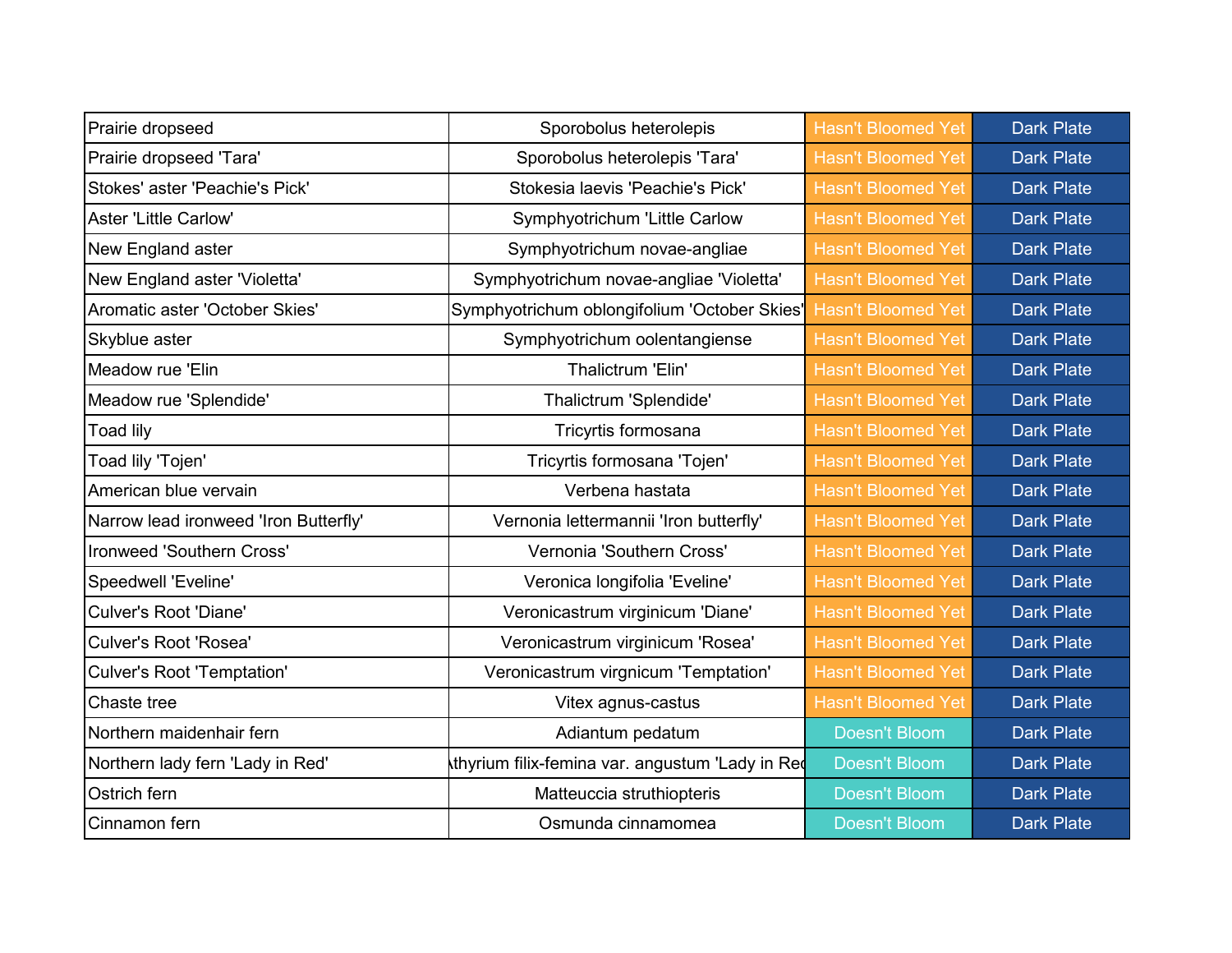| Royal fern     | Osmunda regalis            | Doesn't Bloom | Dark Plate |
|----------------|----------------------------|---------------|------------|
| Christmas fern | Polystichum acrostichoides | Doesn't Bloom | Dark Plate |

#### **Extrusion Plaza**

| <b>Name</b>                        | <b>Scientific Name</b>                     | <b>Status</b>             | <b>Location</b>        |
|------------------------------------|--------------------------------------------|---------------------------|------------------------|
| Blue star 'Fontana'                | Amsonia tabernaemontana 'Fontana'          | <b>Blooming</b>           | <b>Extrusion Plaza</b> |
| Bowman's root                      | Porteranthus trifoliatus                   | <b>Blooming</b>           | <b>Extrusion Plaza</b> |
| Cornelian cherry                   | Cornus mas                                 | <b>Done Blooming</b>      | <b>Extrusion Plaza</b> |
| Grape hyacinth 'Superstar'         | Muscari armeniacum 'Superstar'             | <b>Done Blooming</b>      | <b>Extrusion Plaza</b> |
| Daffodil 'Sailboat'                | Narcissus 'Sailboat'                       | <b>Done Blooming</b>      | <b>Extrusion Plaza</b> |
| Tulip 'Ballade'                    | Tulipa 'Ballade'                           | <b>Done Blooming</b>      | <b>Extrusion Plaza</b> |
| Tulip 'Don Quichotte'              | Tulipa 'Don Quichotte'                     | <b>Done Blooming</b>      | <b>Extrusion Plaza</b> |
| Tulip 'Maureen'                    | Tulipa 'Maureen'                           | <b>Done Blooming</b>      | <b>Extrusion Plaza</b> |
| Tulip 'Purissima"                  | Tulipa 'Purissima'                         | <b>Done Blooming</b>      | <b>Extrusion Plaza</b> |
| Tulip 'Queen of Night'             | Tulipa 'Queen of Night'                    | <b>Done Blooming</b>      | <b>Extrusion Plaza</b> |
| Turkestan tulip                    | Tulipa turkestanica                        | <b>Done Blooming</b>      | <b>Extrusion Plaza</b> |
| Japanese anemone 'Honorine Jobert' | Anemone x hybrida 'Honorine Jobert'        | <b>Hasn't Bloomed Yet</b> | <b>Extrusion Plaza</b> |
| Feather reed grass 'Karl Foerster' | Calamagrostis x acutiflora 'Karl Foerster' | <b>Hasn't Bloomed Yet</b> | <b>Extrusion Plaza</b> |
| Garden pink 'Firewitch'            | Dianthus 'feuerhexe' Firewitch'            | <b>Hasn't Bloomed Yet</b> | <b>Extrusion Plaza</b> |
| Bee Blossom 'Whirling Butterflies' | Gaura lindheimeri 'Whirling Butterflies'   | <b>Hasn't Bloomed Yet</b> | <b>Extrusion Plaza</b> |
| Russian sage 'Little Spire'        | Perovskia atriplicifolia 'Little Spire'    | <b>Hasn't Bloomed Yet</b> | <b>Extrusion Plaza</b> |
| American mountain mint             | Pycnanthemum virginianum                   | <b>Hasn't Bloomed Yet</b> | <b>Extrusion Plaza</b> |
| Pincushion flower 'Butterfly Blue' | Scabiosa 'Butterfly Blue'                  | <b>Hasn't Bloomed Yet</b> | <b>Extrusion Plaza</b> |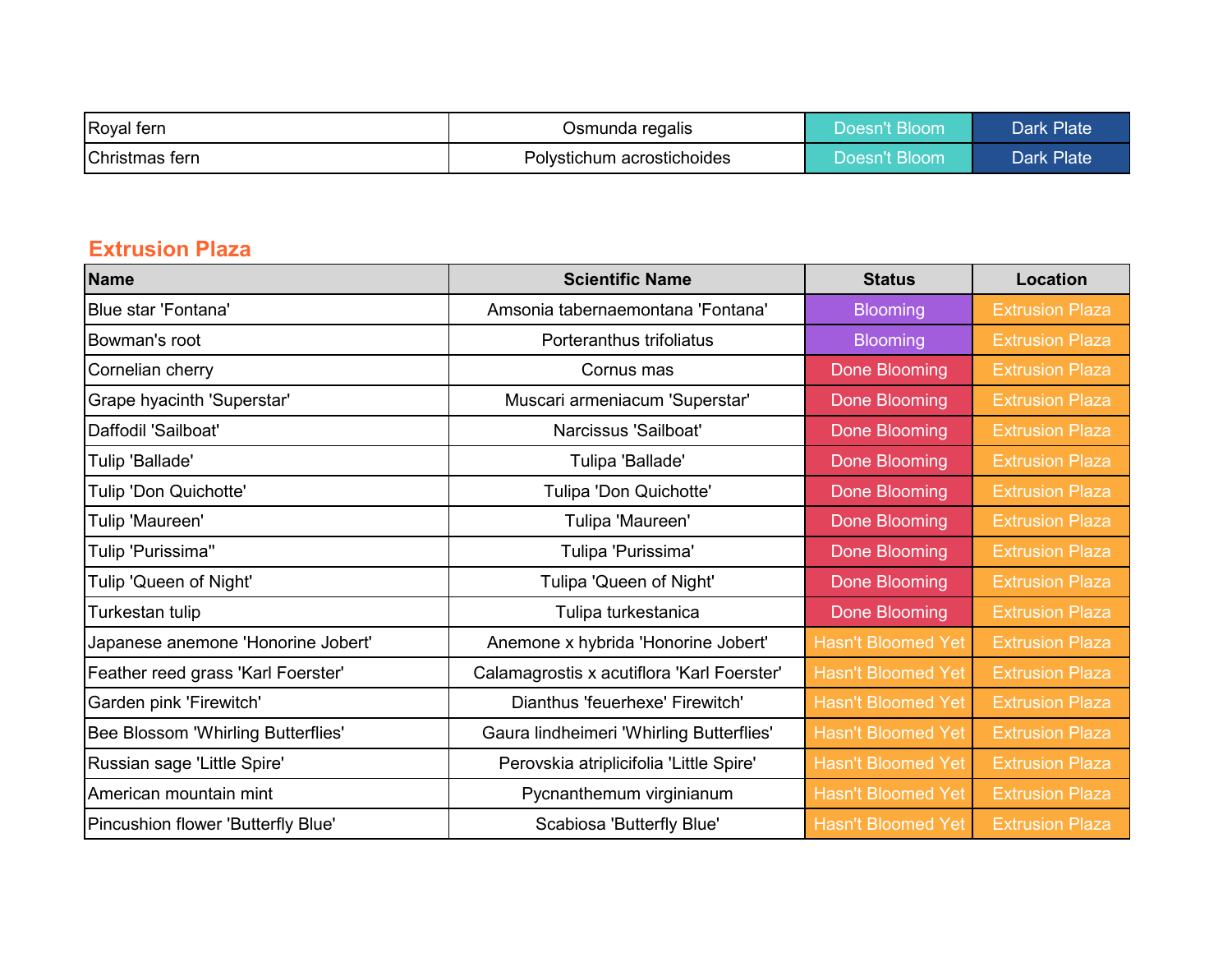| Betony<br>'Hummelo'   | Stachys officinalis 'Hummelo' | Hasn't Bloomed | <del>'E</del> xtrusion Plaza |
|-----------------------|-------------------------------|----------------|------------------------------|
| Aster 'Little Carlow' | Symphyotrichum 'Little Carlow | n't Bloomed    | Extrusion Plaza              |

### **Bird Border**

| <b>Name</b>                         | <b>Scientific Name</b>                      | <b>Status</b>        | <b>Location</b>    |
|-------------------------------------|---------------------------------------------|----------------------|--------------------|
| <b>Bush honeysuckle</b>             | Diervilla lonicera                          | <b>NEW BLOOM</b>     | <b>Bird Border</b> |
| White stonecrop                     | Sedum album                                 | <b>NEW BLOOM</b>     | <b>Bird Border</b> |
| Middendorf stonecrop                | Sedum middendorfianum var. diffusum         | <b>NEW BLOOM</b>     | <b>Bird Border</b> |
| Six-sided stonecrop                 | Sedum sexangulare                           | <b>NEW BLOOM</b>     | <b>Bird Border</b> |
| <b>Bugleweed</b>                    | Ajuga reptans                               | <b>Blooming</b>      | <b>Bird Border</b> |
| Meadow anemone                      | Anemone canadensis                          | <b>Blooming</b>      | <b>Bird Border</b> |
| Wild ginger                         | Asarum canadense                            | <b>Blooming</b>      | <b>Bird Border</b> |
| Pagoda dogwood                      | Cornus alternifolia                         | <b>Blooming</b>      | <b>Bird Border</b> |
| Honey locust 'Skyline'              | Gleditisia triacanthos f. inermis 'Skycole' | <b>Blooming</b>      | <b>Bird Border</b> |
| Virginia waterleaf                  | Hydrophyllum virginianum                    | <b>Blooming</b>      | <b>Bird Border</b> |
| <b>Ninebark</b>                     | Physocarpus opulifolius                     | <b>Blooming</b>      | <b>Bird Border</b> |
| <b>Black locust 'Chicago Blues'</b> | Robinia pseudoacacia 'Chicago Blues'        | <b>Blooming</b>      | <b>Bird Border</b> |
| Wild stonecrop                      | Sedum ternatum                              | <b>Blooming</b>      | <b>Bird Border</b> |
| Thyme 'Pink Chintz'                 | Thymus praecox 'Pink Chintz'                | <b>Blooming</b>      | <b>Bird Border</b> |
| Wooly thyme                         | Thymus pseudolanuginosus                    | <b>Blooming</b>      | <b>Bird Border</b> |
| Serviceberry                        | Amelanchier laevis                          | <b>Done Blooming</b> | <b>Bird Border</b> |
| Red chokeberry                      | Aronia arbutifolia                          | <b>Done Blooming</b> | <b>Bird Border</b> |
| <b>Black chokeberry</b>             | Aronia melanocarpa                          | <b>Done Blooming</b> | <b>Bird Border</b> |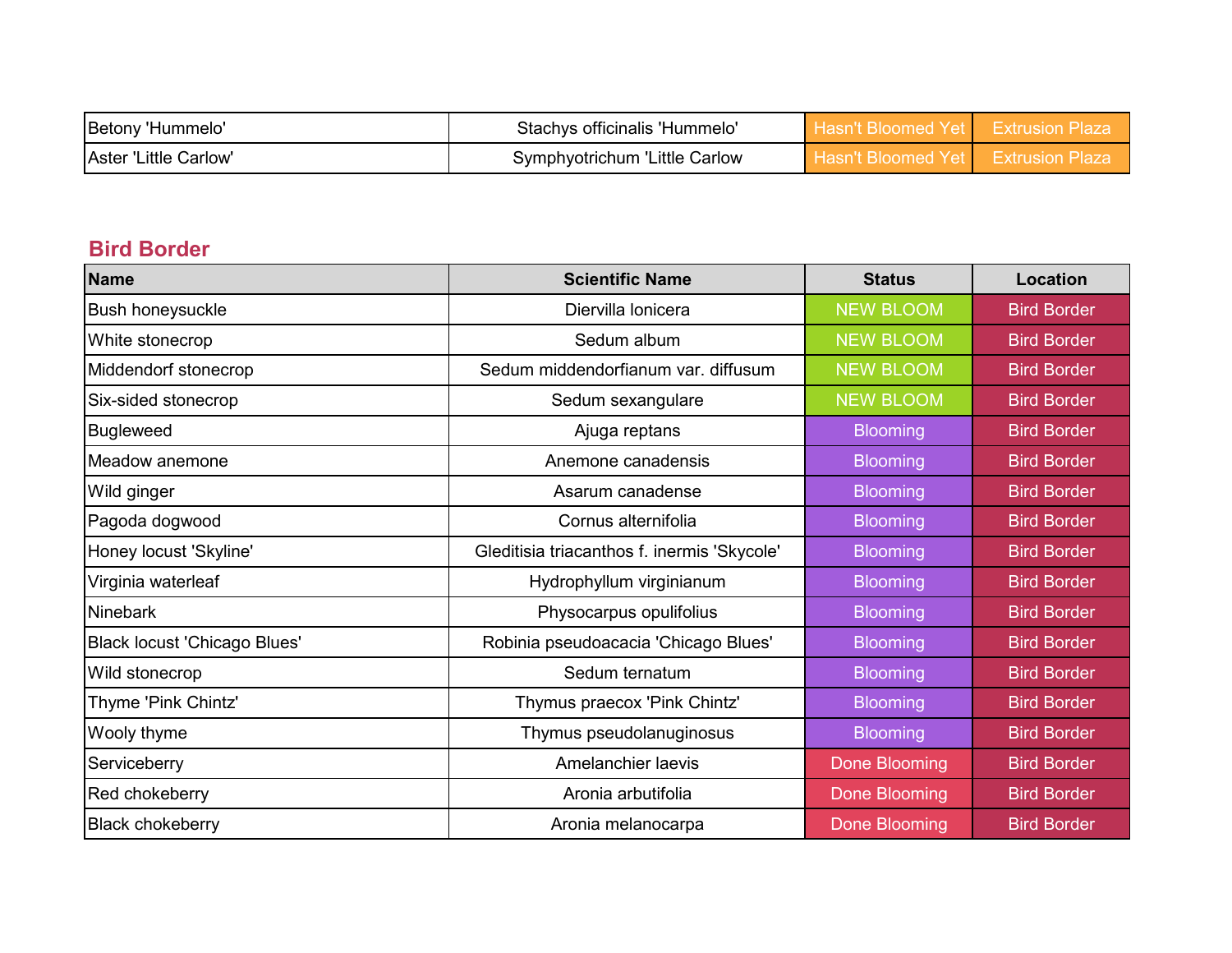| <b>River birch</b>          | Betula nigra                      | <b>Done Blooming</b>      | <b>Bird Border</b> |
|-----------------------------|-----------------------------------|---------------------------|--------------------|
| Quamash                     | Camassia cusickii                 | <b>Done Blooming</b>      | <b>Bird Border</b> |
| Wild hyacinth               | Camassia scilloides               | <b>Done Blooming</b>      | <b>Bird Border</b> |
| Turkish glory of the snow   | Chionodoxa sardensis              | <b>Done Blooming</b>      | <b>Bird Border</b> |
| American hazelnut           | Corylus americana                 | <b>Done Blooming</b>      | <b>Bird Border</b> |
| Ozark witch hazel           | Hamamelis vernalis                | <b>Done Blooming</b>      | <b>Bird Border</b> |
| Spicebush                   | Lindera benzoin                   | <b>Done Blooming</b>      | <b>Bird Border</b> |
| Virginia bluebells          | Mertensia virginica               | <b>Done Blooming</b>      | <b>Bird Border</b> |
| Sand cherry                 | Prunus pumila                     | <b>Done Blooming</b>      | <b>Bird Border</b> |
| Wild black currant          | Ribes americanum                  | <b>Done Blooming</b>      | <b>Bird Border</b> |
| <b>Blackhaw viburnum</b>    | Viburnum prunifolium              | <b>Done Blooming</b>      | <b>Bird Border</b> |
| <b>Price's Violet</b>       | Viola priceana                    | <b>Done Blooming</b>      | <b>Bird Border</b> |
| Lead plant                  | Amorpha canescens                 | <b>Hasn't Bloomed Yet</b> | <b>Bird Border</b> |
| Orange butterfly weed       | Asclepias tuberosa                | <b>Hasn't Bloomed Yet</b> | <b>Bird Border</b> |
| New Jersey tea              | Ceanothus americanus              | <b>Hasn't Bloomed Yet</b> | <b>Bird Border</b> |
| <b>Buttonbush</b>           | Cephalanthus occidentalis         | <b>Hasn't Bloomed Yet</b> | <b>Bird Border</b> |
| Summersweet 'Einstein'      | Clethra alnifolia 'Einstein'      | <b>Hasn't Bloomed Yet</b> | <b>Bird Border</b> |
| White prairie clover        | Dalea candida                     | <b>Hasn't Bloomed Yet</b> | <b>Bird Border</b> |
| Purple prairie clover       | Dalea purpurea                    | <b>Hasn't Bloomed Yet</b> | <b>Bird Border</b> |
| Pale purple coneflower      | Echinacea pallida                 | <b>Hasn't Bloomed Yet</b> | <b>Bird Border</b> |
| Eastern wahoo               | Euonymus atropurpureus            | <b>Hasn't Bloomed Yet</b> | <b>Bird Border</b> |
| Wild hydrangea              | Hydrangea arborescens             | <b>Hasn't Bloomed Yet</b> | <b>Bird Border</b> |
| Trailing juniper 'Wiltonii' | Juniperus horizontalis 'Wiltonii' | <b>Hasn't Bloomed Yet</b> | <b>Bird Border</b> |
| Kimberley oak               | Quercus x schuttei                | <b>Hasn't Bloomed Yet</b> | <b>Bird Border</b> |